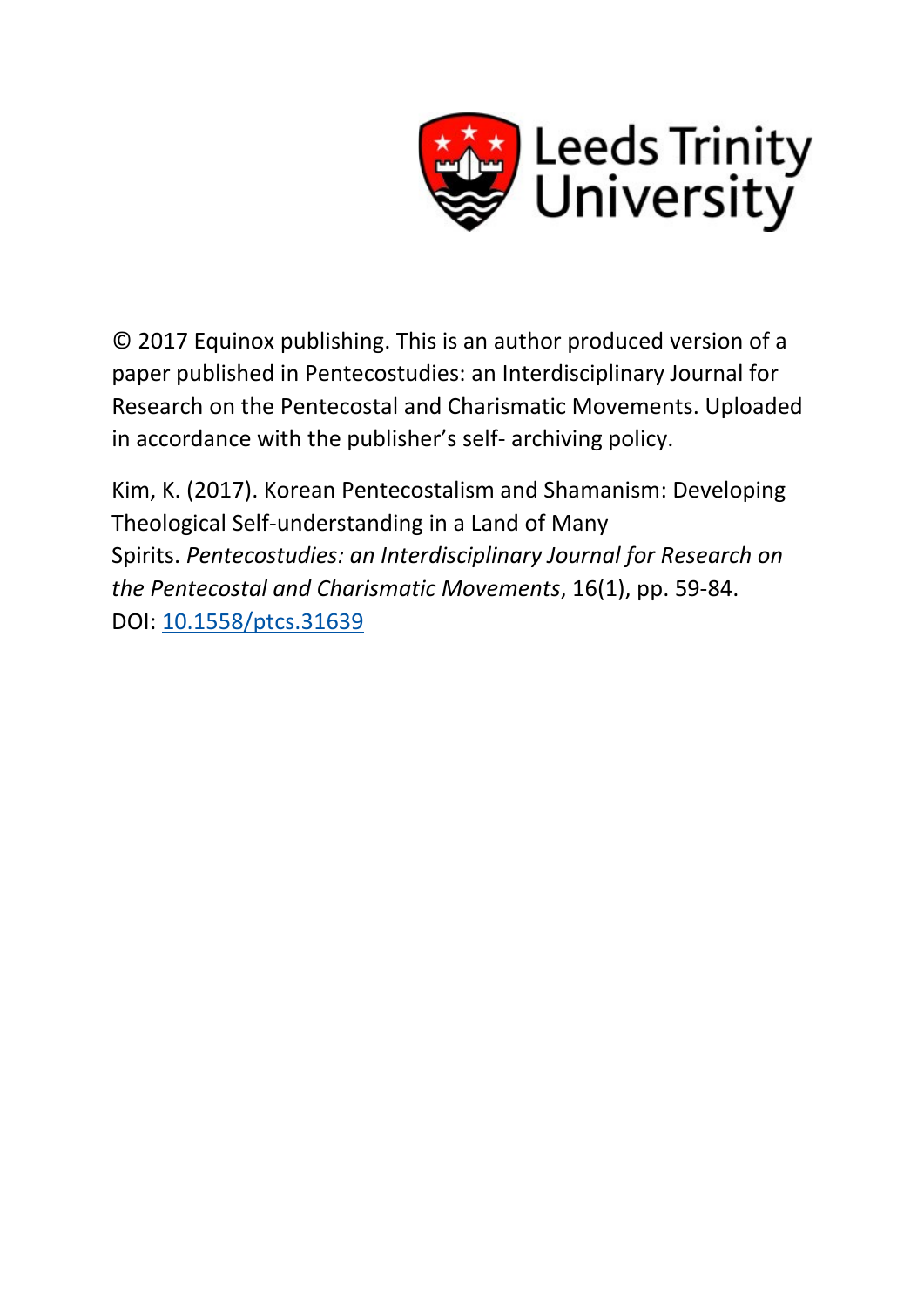### <doi>http://dx.doi.org/10.1558/ptcs.31639

<pt>Korean Pentecostalism and Shamanism: Developing Theological Self-understanding in a Land of Many Spirits

 $\langle$ an>Kirsteen Kim<sup>1</sup> <aa>Leeds Trinity University <aa>UK <aa>k.kim@leedstrinity.ac.uk

### <abh>Abstract

<ab>The background to this article is the controversy caused in 1980s South Korea when some theologians accused Yonggi Cho's Full Gospel theology of syncretizing "shamanism" with Christianity. In this article, I shall problematize the use of both "shamanism" and "Pentecostalism" in this controversy. Instead, I shall set the episode in the wider context of what might be called Korean traditional religion, which has an animistic cosmology. By pointing to an affinity between Korean Protestantism more generally and Korean traditional religion that goes back at least to the 1907 Korean Revival, I shall argue that the Pentecostal–Charismatic and the liberationist strands of Korean Protestantism together represent a developing understanding of what it means to do Christian theology in the context of animism – or in a land of many spirits.

<kw>Keywords: Korea; Pentecostalism; Shamanism; Yonggi Cho; *Minjung* theology

## <ha>Introduction

<u>.</u>

<p1>The background to this article is the controversy caused in 1980s South Korea when some theologians accused Yonggi Cho's Full Gospel theology of syncretizing "shamanism" with Christianity. There were two main sources of criticism: David Kwang-Sun Suh and the Christian Academy, a leading forum of *Minjung* theology, and the University of Birmingham doctoral dissertation of Boo-Woong Yoo.<sup>2</sup> These accusations were repeated by Western scholars of Pentecostalism writing in German and English. Walter Hollenweger concluded that "shamanism has been the central force shaping the development of Korean Pentecostalism".<sup>3</sup> The theology of Cho was described by the sociologist of religion David Martin as a fusion of "revivalism and prosperity theology with shamanistic practice",<sup>4</sup> and Harvey Cox judged there was "a massive importation of

<sup>1.</sup> Kirsteen Kim is Professor of Theology and World Christianity at Leeds Trinity University, UK. Among her monographs are: *The Holy Spirit in the World* (Orbis 2007) and *A History of Korean Christianity* (Cambridge 2014). She is the editor of *Mission Studies*—journal of the International Association for Mission Studies—and an editor of the Brill book series *Theology and Mission in World Christianity*.

<sup>2.</sup> Myung Soo Park, "David Yonggi Cho and International Pentecostal/Charismatic Movements", *Journal of Pentecostal Theology* 12.1 (2003), pp. 107–28. David Kwang-sun Suh *et al*., *The Phenomena and Structure of the Korean Holy Spirit Movement with Special Attention to Full Gospel Central Church* [in Korean] (Seoul: Academy House, 1981). Yoo's 1987 dissertation is published as

*Korean Pentecostalism: Its History and Theology* (Frankfurt am Main: Peter Lang, 1988). 3. Walter J. Hollenweger, *Pentecostalism: Origins and Developments Worldwide* (Peabody, MA:

Hendrickson Publishers, 1997), p. 105.

<sup>4.</sup> David Martin, *Pentecostalism: The World Their Parish* (Oxford: Blackwell, 2002), p. 161.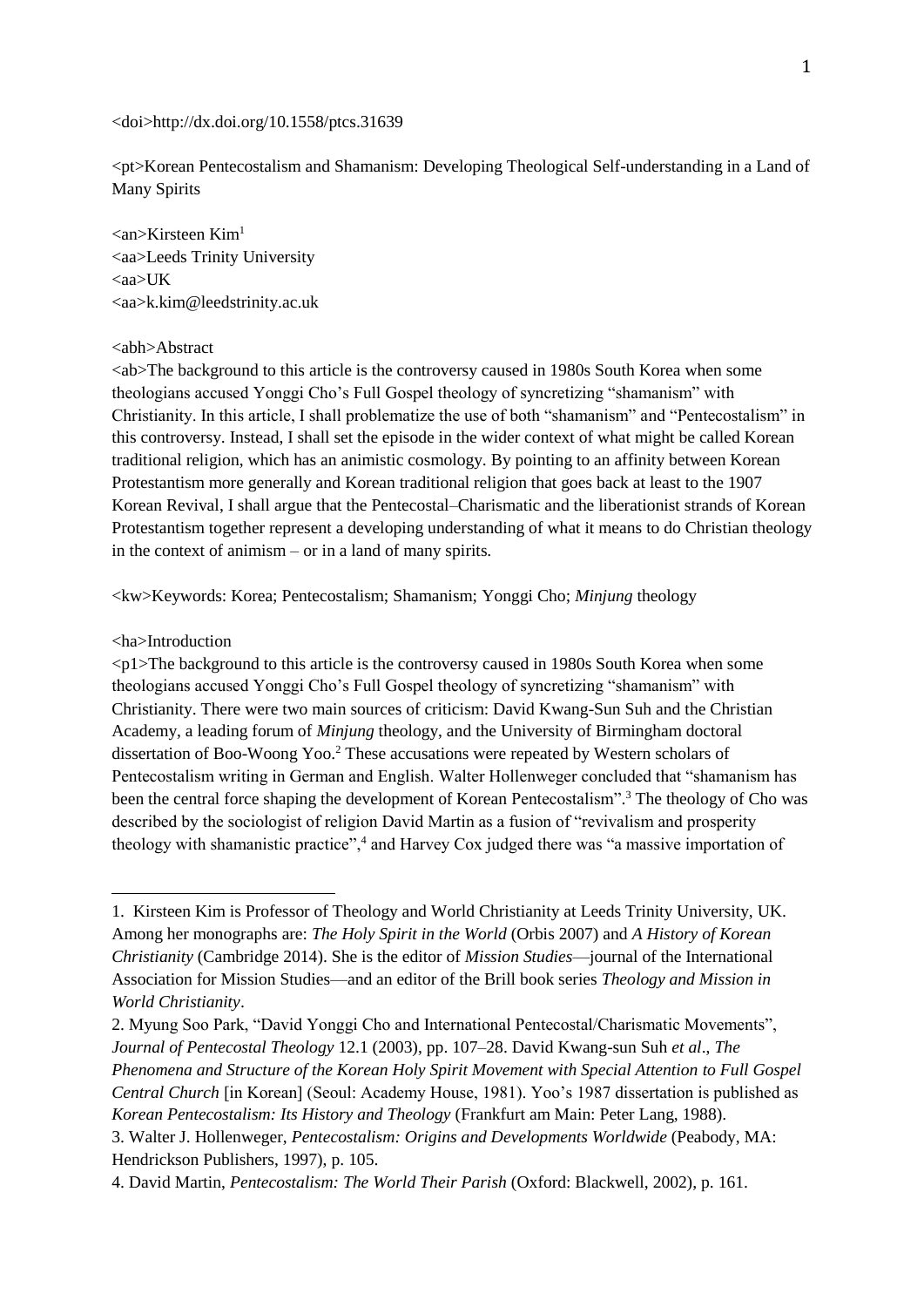## shamanic practice into a Christian ritual" in Yoido Full Gospel Church.<sup>5</sup>

In this article, I shall problematize the use of both "shamanism" and "Pentecostalism" in this controversy. On the basis of my research on the Korean context from both historical and religious studies perspectives,<sup>6</sup> more than 30 years on I shall tease out some misunderstandings that contributed to the allegations of syncretism. Rather than revisiting that debate, I shall set the episode in the wider context of what might be called Korean traditional religion, which has an animistic cosmology. By pointing to an affinity between Korean Protestantism more generally and Korean traditional religion that goes back at least to the 1907 Korean Revival, I shall argue that the Pentecostal–Charismatic and the liberationist strands of Korean Protestantism together represent a developing understanding of what it means to do Christian theology in the context of animism – or in a land of many spirits.

# <ha>Korean Pentecostalism as "Shamanism": A Misguided Accusation

<u>.</u>

<p1>The Siberian shaman "archaic techniques of ecstasy" that were the basis of the development of the term "shamanism" by Mircea Eliade<sup>7</sup> may be the origin of Korean shaman practices.<sup>8</sup> However, in the Korean Peninsula, shamanic practice became fused with other traditions and adapted for pastoral life. Shamans interceded with the heavenly powers for prosperity of the land, cure of disease and sending off the soul of the deceased as part of what James Grayson calls "Korean primal religion".<sup>9</sup> As "primal religion" is wider than shamanism, "animism", as defined in the nineteenth century by Edward Tylor to mean "belief in many spirits",<sup>10</sup> should also be distinguished from it. Shamanism refers primarily to a particular technique for interacting with the spirit-world. When Tylor introduced the term "animism" into studies of culture, he put it at the base of his developmental pyramid of human thought, which culminated in modern science. However it is being revived in contemporary religious studies, in which, as Graham Harvey explains, it carries two meanings. The first is Tylor's "belief *in* many spirits" – although, instead of being seen as inherent in all religion, animism tends to be used over against other "world" religions that have a universal spirit or god. In the second meaning it refers to "the animation of the world by spiritual beings", respect between "persons" of different species, or "beliefs *about* spirits". It is useful because it describes a cosmology that appears to be widespread among pre-historic peoples, and among rural and indigenous peoples today. It assumes that the world is "a community of living persons, all deserving respect, and therefore to ways of inculcating good relations between persons of different species". This usage lends itself to a "radically emplaced" or environmentalist spirituality.<sup>11</sup>

<sup>5.</sup> Harvey Cox, *Fire from Heaven: The Rise of Pentecostal Spirituality and the Reshaping of Religion in the Twenty-first Century* (London: Cassell, 1996), p. 226.

<sup>6.</sup> Sebastian C. H. Kim and Kirsteen Kim, *A History of Korean Christianity* (Cambridge: Cambridge University Press, 2014); Kirsteen Kim, *The Holy Spirit in the World: A Global Conversation* (Maryknoll, NY: Orbis Books, 2007).

<sup>7.</sup> Mircea Eliade, *Shamanism: Archaic Techniques of Ecstasy*; translated from the French by Willard R. Trask (Princeton, NJ: Princeton University Press, 1964 [1951]). See also Graham Harvey, "General Introduction", in Graham Harvey (ed.), *Shamanism: A Reader* (London: Routledge, 2003), pp. 1–23. 8. Sarah Milledge Nelson, *Shamanism and the Origin of States: Spirit, Power, and Gender in East Asia* (Walnut Creek, CA: Left Coast Press, 2008), pp. 172–4, 190–91.

<sup>9.</sup> James H. Grayson, *Korea: A Religious History*, revised edition (Abingdon: Routledge Curzon, 2002), pp. 14, 19–21.

<sup>10.</sup> E. B. Tylor, *Primitive Culture: Researches into the Development of Mythology, Philosophy, Religion, Language, Art, and Custom* (London: John Murray, 1920 [1871]), p. 1.

<sup>11.</sup> Graham Harvey, "Introduction", in Graham Harvey (ed.), *The Handbook of Contemporary Animism* (Abingdon: Routledge, 2014), pp. 1–12 (here pp. 4–5).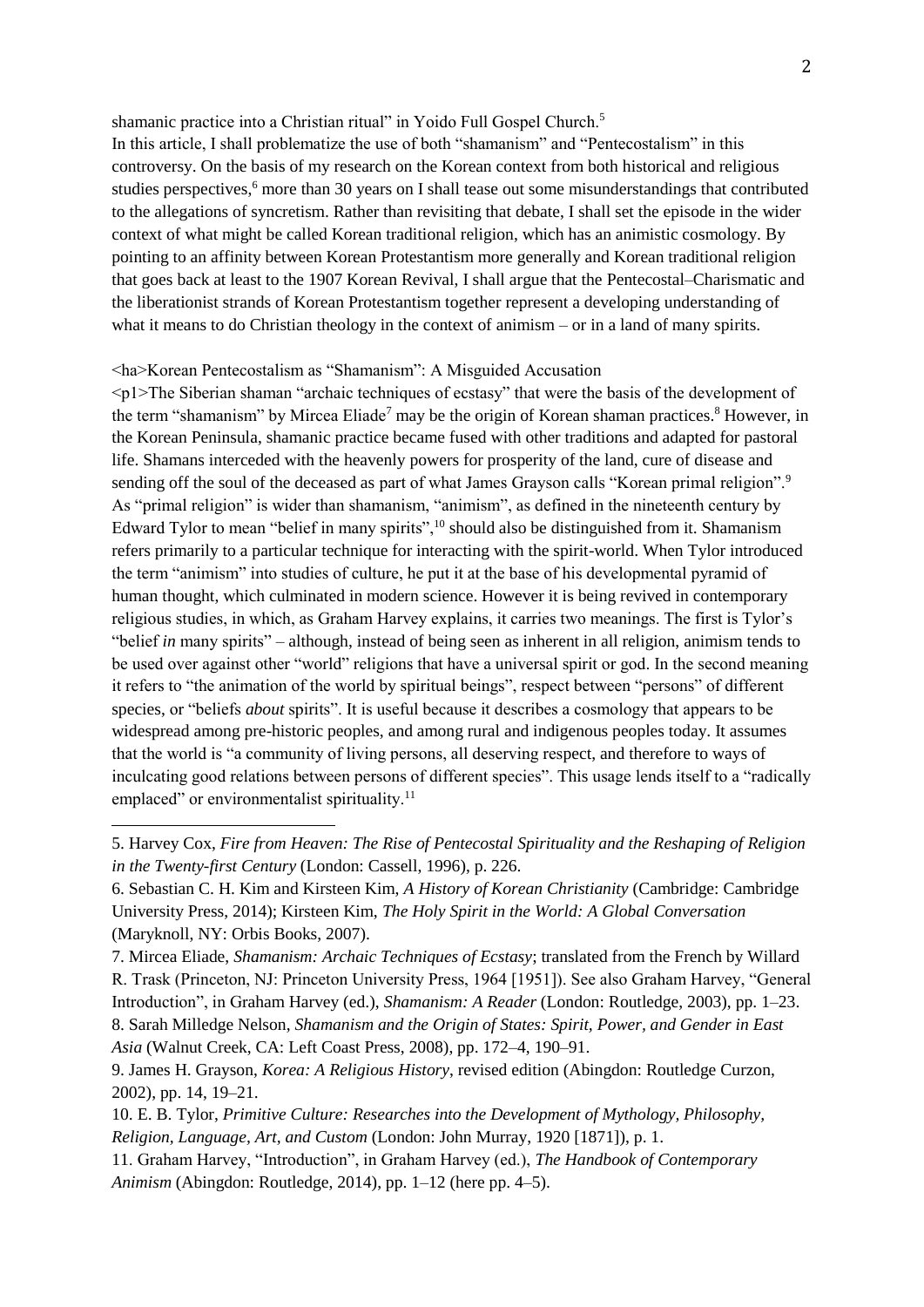As far as can be known, Koreans shared such animistic belief in a world of "spirits".<sup>12</sup> The spirits could be classified as gods, ancestors and ghosts. The gods included elements of nature as well as folk heroes, kings, generals and dragons. Ancestors were generally benevolent, unless they were not treated with the right respect or they had died an untimely or tragic death.<sup>13</sup> In the latter case, they could be ghosts, a category that includes other mostly malevolent spirits.<sup>14</sup> Spirits inhabit the air, the earth and the water and also hide in the house.<sup>15</sup> With less specificity, but also less risk of offence, this pre-historic religion could also be referred to as Korean traditional, indigenous or folk religion. It was concerned with obtaining the power of the gods, dealing with harassment by aggrieved spirits, assuaging the greed of the ancestors and creating harmony within conflicting forces. Maintaining harmonious relations with the spirits and ancestors was not only the responsibility of the shaman; it was integral to everyday life for everyone through totems, shrines, rituals, charms, divination and so on.<sup>16</sup> But shamans were deemed to have a special ability to commune with the spirits and intervene in the spirit world. In ancient times, the shamans were mostly men of the ruling classes, who had political and juridical as well as ritual power, although there were also women shamans. However, from the fourth and fifth centuries, the people of the Korean peninsula were attracted to the religions of Buddhism and Confucianism because they seemed to offer greater power over the spirit-world than their indigenous faith.<sup>17</sup> The latter was despised publically as "superstition" by both the Buddhist elites, who were dominant until 1392, and also by the neo-Confucians who took tight control of Korean society after them.<sup>18</sup> The traditional religion, including shaman practices, gradually became marginalized and was reduced to the activity of mainly women specialists, who practised mostly in private.<sup>19</sup> The condemnation of shamanism as "superstition" by elites was continued by Catholic and Protestant Christians<sup>20</sup> and by modern governments.<sup>21</sup> Today, the shaman (*mudang*) either inherits her ability or is recognized as having charismatic power

after prolonged suffering or "disease of the spirit" which compels her to submit to the demands of the spirits.<sup>22</sup> Her chief role is solving problems in domestic life and family relations, or giving advice on

- 19. Hogarth, *Korean Shamanism*, pp. 279–327.
- 20. Sung-Deuk Oak, *The Making of Korean Christianity: Protestant Encounters with Korean Religions, 1876–1915* (Wako, TX: Baylor University Press, 2013), pp. 141–50.

<sup>12.</sup> There are significant historiographical difficulties with recovering the nature of indigenous religions as they existed in pre-history. See, for example, Jens Peter Schødt, "Reflections on Some Problems in Dealing with Indigenous Religions of the Past", in James L. Cox (ed.), *Critical Reflections on Indigenous Religions* (Farnham: Ashgate, 2013), pp. 29–47.

<sup>13.</sup> The treatment of ancestors in the traditional religion differs significantly from Confucian ancestor veneration, See Roger L. Janelli and Dawnhee Yim Janelli, *Ancestor Worship and Korean Society* (Stanford, CA: Stanford University Press, 1982).

<sup>14.</sup> Hyun-key Kim Hogarth, *Korean Shamanism and Cultural Nationalism* (Seoul: Jimoondang, 1999), pp. 121–49.

<sup>15.</sup> Grayson, *Korea*, pp. 221–5.

<sup>16.</sup> Don Baker, *Korean Spirituality* (Honolulu, HI: University of Hawai'i Press, 2008), pp. 24–5.

<sup>17.</sup> Grayson, *Korea*, p. 48; Baker, *Korean Spirituality*, p. 29.

<sup>18.</sup> Martina Deuchler, *The Confucian Transformation of Korea: A Study of Society and Ideology* (Cambridge, MA: Council on East Asian Studies, Harvard University, 1992).

<sup>21.</sup> The shamans were belittled and persecuted by the Japanese colonial government and shamanistic practice was suppressed by President Park Chung-hee's military-backed government of the 1960s and 70s in the name of modernization. Laurel Kendall, *Shamans, Nostalgias, and the IMF: South Korean Popular Religion in Motion* (Honolulu, HI: University of Hawaii Press, 2009), p. 10.

<sup>22.</sup> Hogarth, *Korean Shamanism*, pp. 45–62.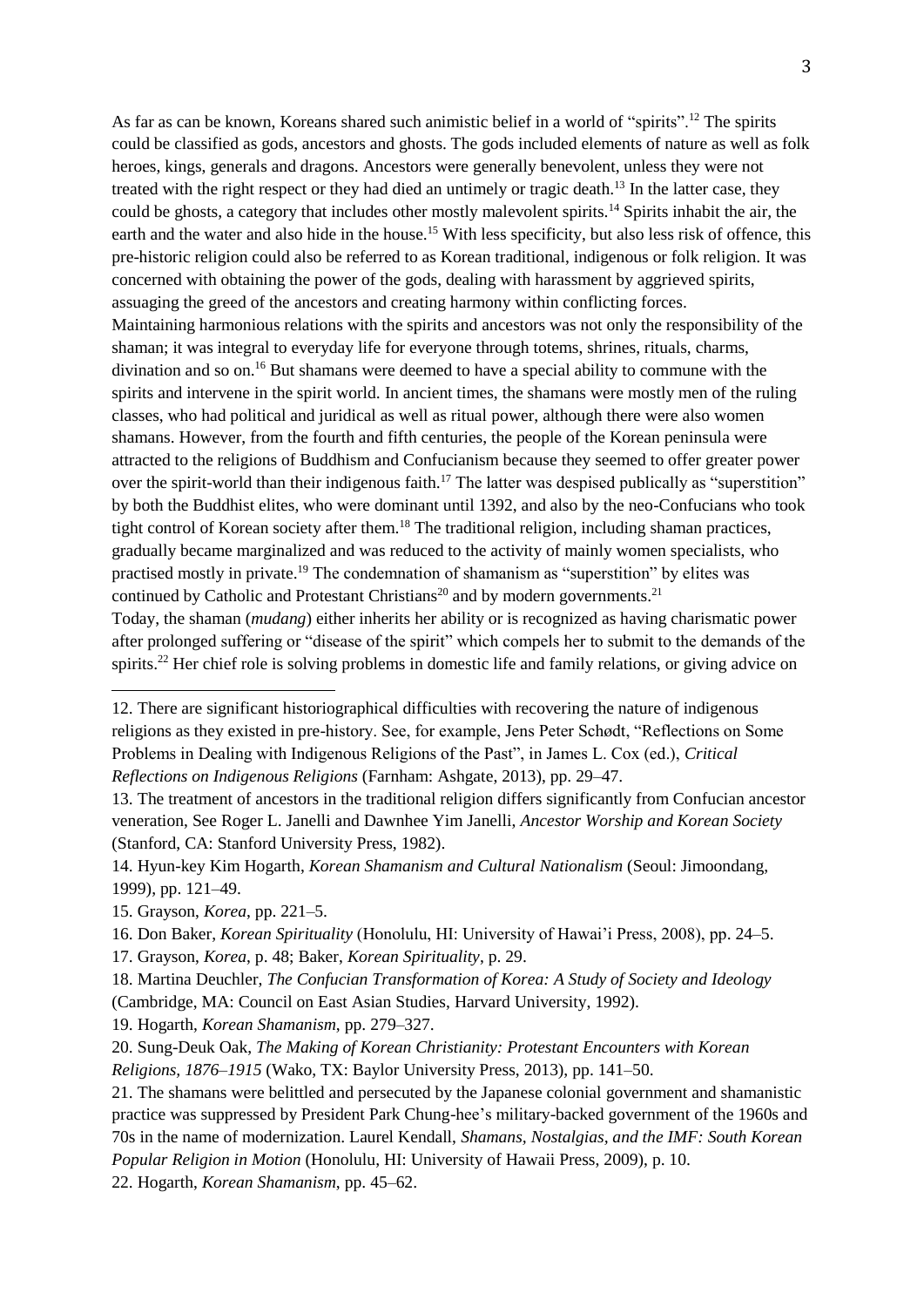how to improve the family's well-being or fortunes. If matters are serious, she performs a dance to the beat of drums known as a *gut* that releases *han* – the pent-up feelings caused by injustice – and produces an outburst of energy that resolves the emotions. In addition, the charismatic shaman may approach the angry ghosts or playful spirits and allow them to possess her. In a trance-like state she communicates messages and instructions from the ancestors or gods to enable the family to placate them by changed behaviour or giving of gifts to the shaman.<sup>23</sup>

Shamanism is not institutionalized and it is not recognized as a religion in the Korean census; its practice is largely restricted to the private sphere. Because the private is the domain to which women were traditionally restricted, some feminist theologians have acclaimed shamanism as a source of feminine power and a resource for an alternative women's theology.<sup>24</sup> However, in Korea the shamans are almost universally despised – by women as well as men. Shaman practices are the "waste disposal" of the religious world – a way of dealing with the unmentionable, the abnormal and the irrational, which are not countenanced in the ordered world of public life.<sup>25</sup> So, although Western commentators tended to equate shamanism with charismatic leadership in a Weberian sense or with giftedness in a Pentecostal sense, caution needs to be exercised because the shaman is not usually a popular leader. Moreover, the shaman's special abilities are understood within a different cosmology.<sup>26</sup>

This analysis of shamanism raises some problems for the reading of Korean Pentecostalism as shamanism in the 1980s. First, "shamanism" was being used as a term of abuse, which is unacceptable from the perspective of religious and feminist studies. This was the case in Korea at least. In the West attitudes varied: Hollenweger's use of "shamanism" was critical; but although Jürgen Moltmann assumed Cox was condemning Cho for syncretizing Christianity with shamanism, Cox maintained that he intended to be affirming of Yonggi Cho's ministry.<sup>27</sup> Secondly, shamanism was a misnomer; what was referred to came under the broader category of Korean traditional religion or animism. A third problem is that Yonggi Cho explicitly rejected any spirits that did not confess Jesus Christ.<sup>28</sup> Fourth, his theology appeared to have more in common with US Pentecostals, especially Oral Roberts.<sup>29</sup>

<sup>23.</sup> For studies of Korean shamans, see Youngsook Kim Harvey, *Six Korean Women: The Socialization of Shamans* (St Paul, MN: West Publishing, 1979); Laurel Kendall, *Shamans, Housewives, and Other Restless Spirits: Women in Korean Ritual Life* (Honolulu, HI: University of Hawai'i Press, 1985); Chongho Kim, *Korean Shamanism: The Cultural Paradox* (Aldershot: Ashgate, 2003).

<sup>24.</sup> See, for example, Kendall, *Shamans, Housewives, and Other Restless Spirits*; Hee-an Choi, *Korean Women and God: Experiencing God in a Multi-religious Colonial Context* (Maryknoll, NY: Orbis Books, 2005).

<sup>25.</sup> Kim, *Korean Shamanism*, pp. 82–100, 189–91. Kim takes issue with Kendall and others who take a feminist interpretation of shamanism.

<sup>26.</sup> Jarrad Reddekop, "Shamanism and Charisma: Reflections on the Problem of Enchantment in Modernity", *Studies in Ethnicity and Nationalism* 10.3 (2010), pp. 349–61.

<sup>27.</sup> Harvey Cox, "A Response to Jürgen Moltmann's 'Blessing of Hope'", *Journal of Pentecostal Theology* 14.2 (2006), pp. 287–8.

<sup>28.</sup> E.g. David Yonggi Cho, *The Fourth Dimension*, vol. 1: *The Key to Putting Your Faith to Work for a Successful Life* (Secunderabad, India: Ben Publishing, 1999 [1989]), pp. 35–6.

<sup>29.</sup> Allan Anderson, "The Contextual Theology of David Yonggi Cho", in Wonsuk Ma, William W. Menzies and Hyeon-sung Bae (eds), *David Yonggi Cho: A Close Look at His Theology and Ministry* (Baguio, Philippines: APTS Press, 2004), pp. 133–59 (here pp. 148–50); Park, "David Yonggi Cho";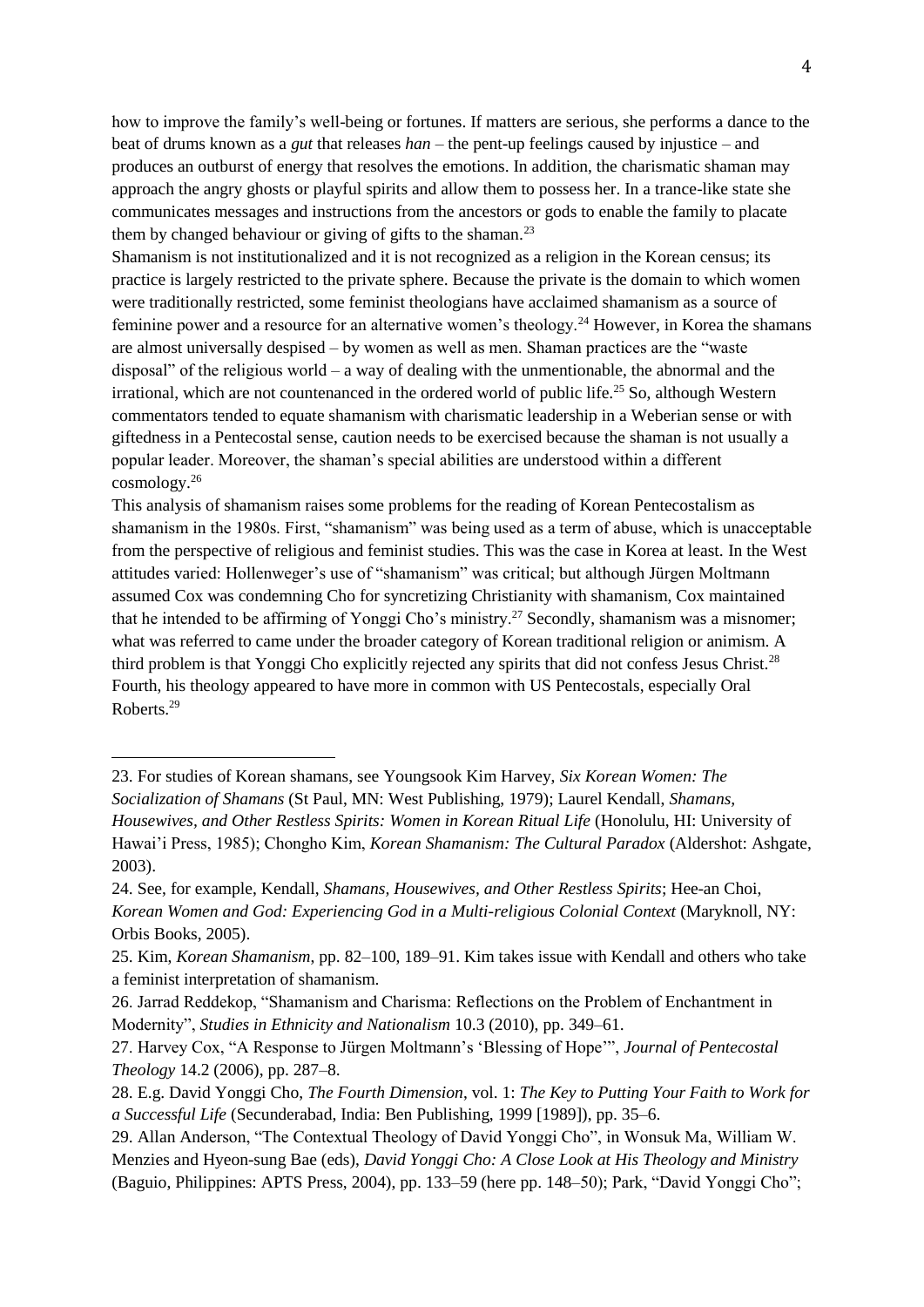While he was criticized for "shamanism", Cho was at the same time implicated in criticism of "prosperity theology" in the USA which caused the Assemblies of God to distance itself from preaching a gospel of "wealth and health".<sup>30</sup> However, Cho refused to do the same and withdrew his church from the US denomination in 1981, causing a three-way split in the Korean denomination.<sup>31</sup> Both criticism of shamanism and of prosperity theology were involved in the decision of the dominant Presbyterian Church of Korea in 1983 to declare that Cho had a "pseudo-Christianity". They also accused him of corruption, and they forbad their members to associate with him.<sup>32</sup>

<ha>The 1907 Korean Revival and the "Holy Spirit Movement": Protestantism in the Context of Animism

 $\langle p_1 \rangle$ The previous section shows that the accusations of the 1980s of an affinity between Korean "shamanism" and "Pentecostalism" were problematic from both religious studies and theological perspectives. This section argues that they were also problematic historically because of confusion about what was meant by "Pentecostalism" in the Korean context. Instead it points to a broader encounter between Korean traditional religion – or animism – and aspects of Korean Protestantism as a whole that go back before the 1907 Korean Revival.

The first Pentecostal congregations in Korea were founded in 1933 through the agency of single Western women,<sup>33</sup> but Protestantism had been practised in the peninsula from the late 1870s.<sup>34</sup> The first Protestant missionaries, who were Presbyterian and Methodist, entered in 1885. At that time there was a pervasive belief in spirits, a strong folk religiosity and a tendency to recourse to the shaman. The first Protestant missionaries, who were Presbyterian and Methodist, were anxious to attract a mass movement, so they expressed the Christian faith with respect to these popular Korean traditions rather than the Chinese-oriented Confucianism of the state, which they resisted, and the dominant religion of Buddhism, which they rejected as "derelict".<sup>35</sup> To some Koreans, Christianity was attractive because it appeared to offer alternative sources of power, including political power to defeat China, Russia, Western powers and Japan (which threatened the country on all sides), realize independence, and modernize the nation. Moreover, progressives were anxious to harness the religious power of the missionaries as well as the powers of education and Western medicine to which they had access.<sup>36</sup>

Despite their support for Korean traditions, the beliefs in spirits and the powers of the shamans caused

Ig-jin Kim, *History and Theology of Korean Pentecostalism: Sunbogeum (Pure Gospel) Pentecostalism* (Zoetermeer: Uitgeverij Boekencentrum, 2003), p. 193.

30. There was a connection between these charges since fear of contamination by New Age spiritualities, which included shamanism, was part of the reason the Assemblies of God distanced itself from "prosperity theology". Allan H. Anderson, "The Contribution of David Yonggi Cho to a Contextual Theology in Korea", *Journal of Pentecostal Theology* 12.1 (2003), pp. 85–105 (here pp. 89–91).

31. Kim, *History and Theology of Korean Pentecostalism*, pp. 175–9.

32. For more detail, see Kim, *History and Theology of Korean Pentecostalism*, pp. 185–7.

33. Kim, *History and Theology of Korean Pentecostalism*; Young-hoon Lee, *The Holy Spirit* 

*Movement in Korea: Its Historical and Theological Development* (Oxford: Regnum, 2009), pp. 66–8.

34. The history of Catholicism in Korea is a century longer. For further detail, see Kim and Kim, *A History of Korean Christianity*.

35. Oak, *The Making of Korean Christianity*, p. 16.

<u>.</u>

36. Lak-geoon George Paik, *The History of Protestant Missions in Korea 1832–1910*, 2nd edition (Seoul: Yonsei University Press, 1970 [1929]); Donald N. Clark, *Christianity in Modern Korea* (Lanham, MD: University Press of America, 1986), pp. 6–10.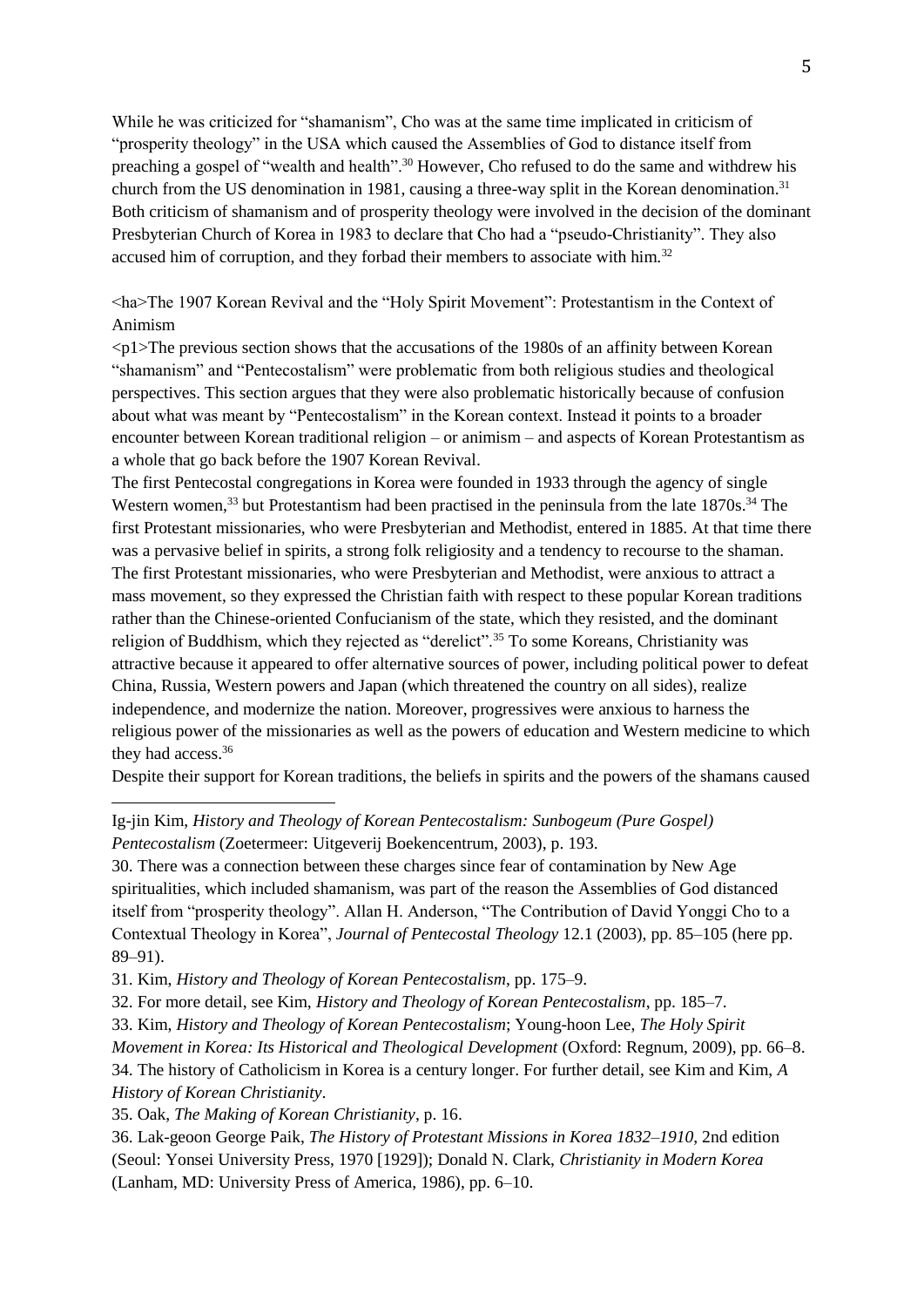problems for the first Protestant missionaries. They rejected them both as "polytheism" and "superstition" and tended to use the pejorative term "shamanism" to cover them all.<sup>37</sup> Converts were required to destroy anything connected with the old religion. Missionaries worried that superstitious belief carried over into Korean Christianity, especially women's faith, in the form of fear of spirits, use of Christian objects as talismans or hymns as incantations, and belief in good and bad luck.<sup>38</sup> It is true that some of the "bible women" or women evangelists were former shamans or, like them, took on their role after prolonged suffering or "disease of the spirit".<sup>39</sup> Moreover, in many respects they occupied the role of shamans in counselling, advising, healing and dealing with troublesome spirits. However, the activities of the bible women are better understood as functional substitutes for traditional rituals.<sup>40</sup> To those who feared the spirit-world they offered a greater power, the Holy Spirit, to address problems.<sup>41</sup>

Despite their concerns about superstition, such was the strength of Korean belief in many spirits that several missionaries revised their theology of religions to take account of it. They not only likened Korean beliefs to those in the New Testament but some accepted that spirit possession was a reality and performed exorcisms.<sup>42</sup> Since they were recorded in the New Testament, evil spirits could be incorporated into the Protestant worldview but, unlike the shaman's negotiation with, or appeasement of, the spirits, Christian exorcists regarded them all as demonic.<sup>43</sup> There was a power encounter between missionary Christianity and shamanism in which "Christ was presented to Koreans as the most powerful shaman *mudang* – both a mediator and a spirit". But this was part of a wider encounter with animism in which the Holy Spirit was invoked as the "Great Spirit", *Hananim*, who was more powerful than any others.<sup>44</sup> *Hananim* was the god of Dangun, the legendary king and founder of Korea and an important deity in shamanistic practices.<sup>45</sup> The early missionaries agreed that a belief in many spirits underlay Korean religiosity.<sup>46</sup>

The Korean Revival of 1903–7 was characterized by emotional confession of sins, simultaneous loud

<sup>37.</sup> See Oak, *The Making of Korean Christianity*, pp. 141–73.

<sup>38.</sup> Oak, *The Making of Korean Christianity*, pp. 173–87.

<sup>39.</sup> See the example of Deaconess Chang in Harvey, *Six Korean Women*, pp. 205–34.

<sup>40.</sup> Lee-Ellen Strawn, "Korean Bible Women's Success: Using the Anbang Network and the Religious Authority of the Mudang", *Journal of Korean Religions* 3.1 (2012), pp. 117–49.

<sup>41.</sup> Martha Huntley, *Caring, Growing, Changing: A History of the Protestant Mission in Korea* (New York: Friendship Press, 1984), pp. 123–5.

<sup>42.</sup> Oak, *The Making of Korean Christianity*, pp. 181–7.

<sup>43.</sup> Christian rejection of animistic spirits and exorcism continues in Korean communities today, sometimes with violence, and in ways that are deeply gendered. Kyung Hong, "Korean Exorcism: Driving Out Demons or Women?" *The International Journal of Religion and Spirituality in Society* 5.3 (2015), pp. 19–31.

<sup>44.</sup> Oak, *The Making of Korean Christianity*, pp. 146–7, 186.

<sup>45.</sup> Hogarth, *Korean Shamanism*, pp. 257–72. As is the case with many indigenous religions, it is debated whether ancient Koreans also believed in a supreme god or whether this was a missionary invention. See Don Baker, "Hananim, Hanŭnim, Hanullim, and Hanŏllim: The Construction of Terminology for Korean Monotheism", *Review of Korean Studies* 5.1 (2002), pp. 105–31; Oak, *The Making of Korean Christianity*, pp. 33–83. See also more generally, James L. Cox, *The Invention of God in Indigenous Societies* (Durham, NC: Acumen, 2014).

<sup>46.</sup> See, for example: Homer Hulbert, *The Passing of Korea* (New York: Doubleday, Page, & Co., 1906), pp. 403–4; Horace Grant Underwood, *The Call of Korea: Political–Social–Religious* (London: Fleming H. Revell, 1908), pp. 84–5. See also Oak, *The Making of Korean Christianity*, pp. 25–30.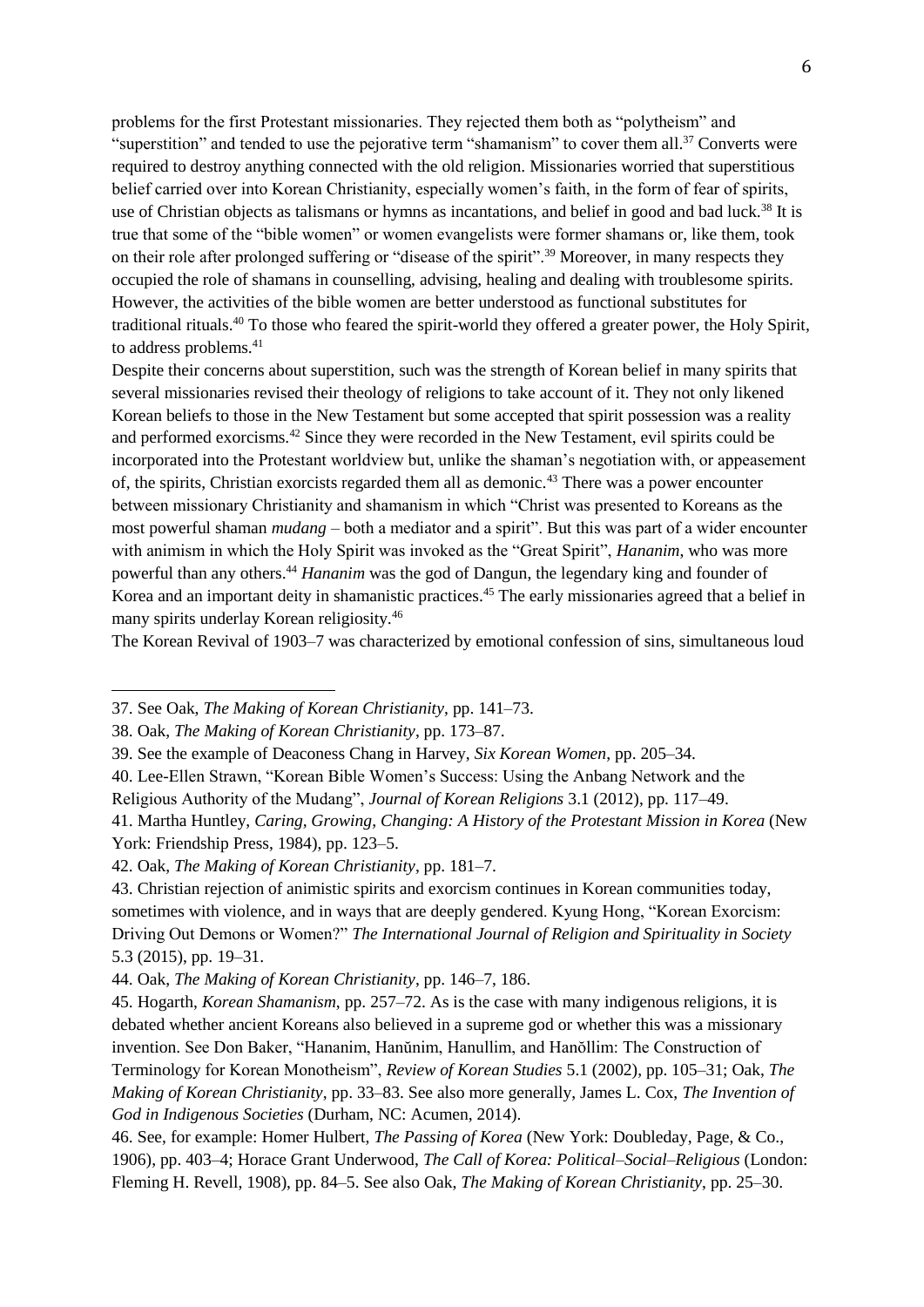prayer, outbreaks of ecstatic behaviour and incidents of demon-possession and exorcism.<sup>47</sup> This revival was "the Korean Pentecost" which in many respects formed the Korean church and its devotional practices.<sup>48</sup> These included the dimension of Christian spirituality described as *gibok sinang* or "faith in blessings". This is the expectation of health and wealth as a result of faith, and is the aspect of Korean Christianity which is most readily linked with shamanism.<sup>49</sup> But its concern with material well-being and its popular practices are more broadly characteristic of animism. The revival in Korea did not directly result in Korean Pentecostal churches. Instead it realized a charismatic dimension to the existing Presbyterian and Methodist churches in the peninsula. Through it, the churches became distinctively Korean. Although some missionaries were influenced by the global revivals associated with the Holiness and emerging Pentecostal movements, the Korean Revival should be understood as an indigenous religious response to the Christian gospel.<sup>50</sup> This response took place at a time of national crisis when Korea's traditional protector China was weakened and other powers took advantage of this. Korean Protestants signalled that they were pronationalist and linked themselves with ethnic nationalism<sup>51</sup> when they adopted the name *Hananim* for God. Although, Western missionaries and Korean church leaders tried to direct church members' attention to "spiritual matters" and away from the political turmoil which resulted in the annexation of the country by Japan in 1910, the revival took on material and political significance. The Revival encouraged a hope for the restoration of the nation within the coming of the kingdom of God. Personal repentance and righteousness was connected theologically to national calamity and the struggle for justice.<sup>52</sup> Protestantism gained a popular appeal as an intellectual and social reform movement as well as a religious one, and Protestantism became politically charged.<sup>53</sup>

<ha>The Maternal and Paternal Holy Spirit Movement

<u>.</u>

48. For accounts of the revival in English, see, William Blair and Bruce Hunt, *The Korean Pentecost and the Sufferings Which Followed* (Edinburgh: Banner of Truth Trust, 1977); Dae-young Ryu, "The Origin and Characteristics of Evangelical Protestantism in Korea at the Turn of the Twentieth Century", *Church History* 77.2 (2008), pp. 371–98; Young-keun Choi, "The Great Revival in Korea, 1903–1907: Between Evangelical Aims and the Pursuit of Salvation in the National Crisis", *Korean Journal of Christian Studies* 72 (2010), pp. 129–49; cf. Paik, *The History of Protestant Missions*, pp. 374–5.

49. Sebastian C. H. Kim, "The Word and the Spirit: Overcoming Poverty, Injustice and Division in Korea", in Sebastian C. H. Kim (ed.), *Christian Theology in Asia* (Cambridge: Cambridge University Press, 2008), pp. 129–53.

50. Choi, "The Great Revival in Korea, 1903–1907: Between Evangelical Aims and the Pursuit of Salvation in the National Crisis", *Korean Journal of Christian Studies* 72 (2010), pp. 129–49. 51. Gi-wook Shin, *Ethnic Nationalism in Korea: Genealogy, Politics, and Legacy* (Stanford, CA: Stanford University Press, 2006).

52. Kenneth M. Wells, *New God, New Nation: Protestants and Self-reconstruction Nationalism in Korea, 1896–1937* (Honolulu, HI: University of Hawai'i Press, 1990), pp. 32–41; Kyoung-bae Min, "National Identity in the History of the Korean Church", in Chai-shin Yu (ed.), *Korea and Christianity* (Seoul: Korean Scholar Press, 1996), pp. 121–43; Choi, "The Great Revival in Korea"; cf. Paik, *The History of Protestant Missions*, pp. 367–78.

53. Wi-jo Kang, *Christ and Caesar in Modern Korea: A History of Christianity and Politics* (New York: State University of New York, 1997); Chung-shin Park, *Protestantism and Politics in Korea* (Seattle, WA: University of Washington Press, 2003).

<sup>47.</sup> Huntley, *Caring, Growing, Changing*, pp. 131–7; Oak, *The Making of Korean Christianity*, pp. 181–2.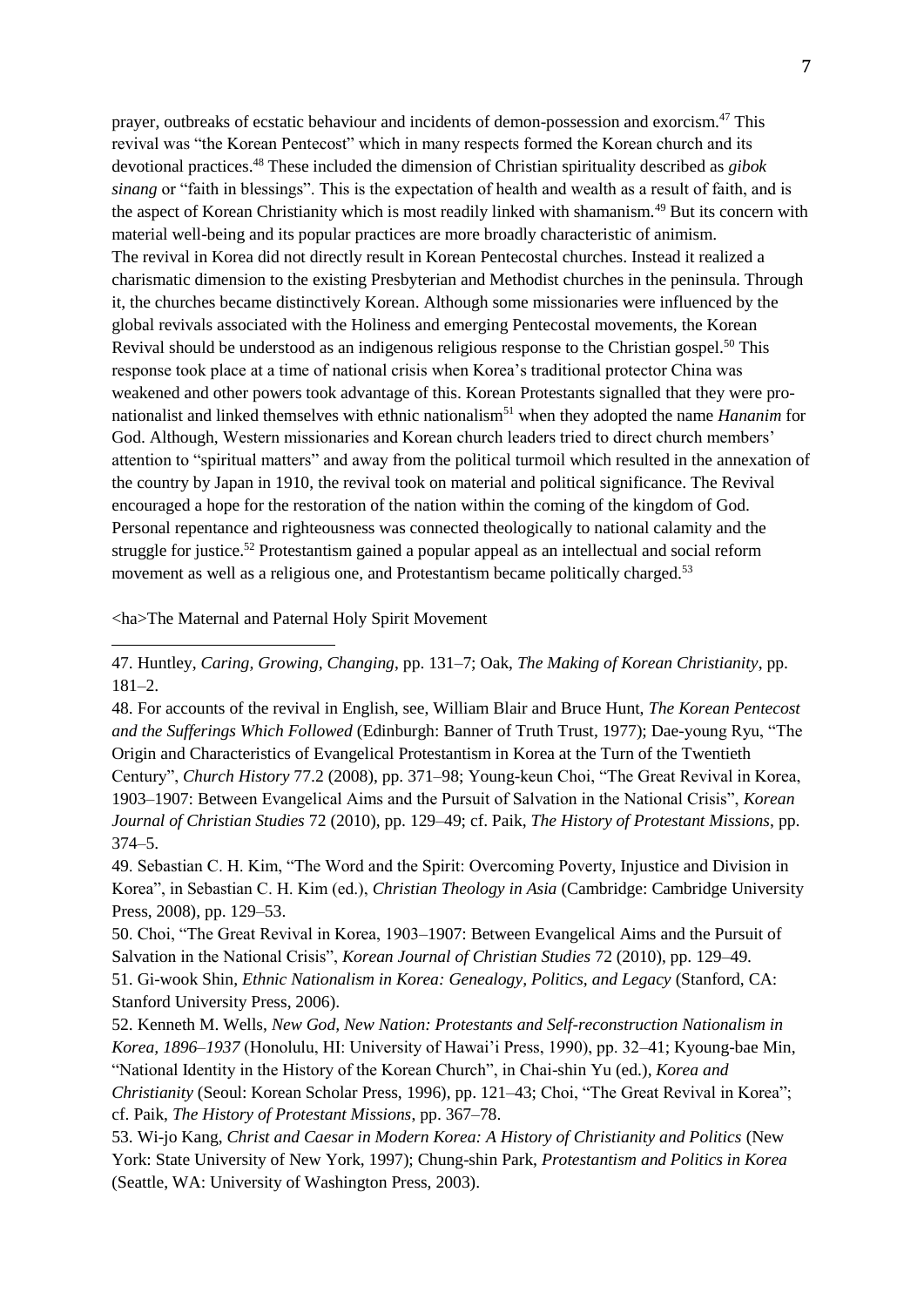$\langle p_1 \rangle$ The Korean theologian and scholar of religions Tong-sik Ryu pioneered a historical overview of the development of Korean theology that included reflection on the 1907 Revival, or the "Holy Spirit Movement". Using the *yin-yang* perspective that sees all aspects of life as part of dualities characterized by gender differences, he argued that Korean spirituality has two strands: maternal and paternal. These correspond respectively to folk religiosity, or animism, on the one hand and the elite Confucian form of Korean religion on the other.<sup>54</sup> Ryu argued theologically that both the "maternal" movement of popular religious revivalism and a "paternal" movement of national revitalization and social reform could be seen as arising from the Revival and therefore constituted a single "Holy Spirit Movement". Ryu traced these strands through holiness revivals in the 1920s and 30s on the one hand and the Protestant nationalism that inspired the 1919 independence movement and other resistance to Japanese rule on the other.<sup>55</sup>

When Pentecostalism entered Korea in the late 1920s, it capitalized on the pre-war holiness revivals and also claimed the heritage of the 1907 Revival.<sup>56</sup> So Korean Pentecostalism, understood not in terms of global Pentecostalism but from within the Korean revival tradition, appeared as a new form of "maternal" Holy Spirit Movement. Whereas the paternal movement was concerned with institutional life, politics and modernity, the maternal addressed to a greater extent the traditional religiosity of Korea.

Although Korean Pentecostal growth and vigour can be explained by many other reasons apart from its religious context, such as US cultural influence and anti-communism in the context of the Cold War, the widely held view is that neo-Pentecostalism thrived in the folk religious context, which proved especially amenable to the neo-liberal framework of belief in the economic context of developing South Korea.<sup>57</sup> In this sense, Cox is right in making Korea an example of the affinity between Pentecostalism and "primal spirituality". However, although the context of neo-liberalism was new, as we have seen, the encounter of Christianity with animism goes back much further than the arrival of Pentecostal Christians in Korea. Nor was Pentecostalism the only, or the largest, form of Christianity supporting engagement with neo-liberalism. Mainline Protestant mega-churches were also doing that as they supported modernization. As the economy and the churches grew simultaneously, not only Pentecostals but many South Korean Christians came to regard faith and material blessing as two sides of the same coin. <sup>58</sup> Yoo and *Minjung* theologians used "Pentecostal" to

<u>.</u>

57. Andrew Kim, "Korean Religious Culture and its Affinity to Christianity: The Rise of Protestant Christianity in South Korea", *Sociology of Religion* 61.2 (2000), pp. 117–33; Sun-gun Kim, "Resurgence of Neo-Pentecostalism and Shamanism in Contemporary Korea", in David Westerlund (ed.), *Global Pentecostalism: Encounters with Other Religious Traditions* (London: I. B. Tauris, 2009), pp. 137–56; Cox, *Fire from Heaven*, pp. 229–37.

58. Sebastian C. H. Kim, "The Problem of Poverty in Post-war Korean Christianity: *Kibock Sinang* or *Minjung* Theology?" *Transformation* 24.1 (2007), pp. 43–50; Kirsteen Kim, "Korean Discourse on Mission: The Spiritual Vision for the Nation of Rev. Kyung-Chik Han", *Missiology: An International Review* 44.1 (2016), pp. 33–49; Kirsteen Kim, "Critical Perspectives on Religions – especially Christianity – in the Development of South Korea Post-1945", in Emma Tomalin (ed.), *The Routledge Handbook on Religions and Global Development* (New York: Routledge, 2015), pp. 250–65.

<sup>54.</sup> Tong-sik Ryu, *The Mineral Veins of Korean Theology* [in Korean], 2nd edition (Seoul: Dasan Geulbang, 2000 [1982]), pp. 414–26; Kirsteen Kim, "Holy Spirit Movements in Korea – Paternal or Maternal? Reflections on the Analysis of Ryu Tong-Shik (Yu Tong-Shik)", *Exchange* 35.2 (2006), pp. 147–68. Ryu's analysis was indebted to Pong-pae Park, "Is It Compromising or Reforming?" [in Korean], *Sinhak sasang* 1 (1973), pp. 28–48.

<sup>55.</sup> Ryu, *The Mineral Veins*, pp. 414–26.

<sup>56.</sup> Lee, *The Holy Spirit Movement in Korea*, pp. 66–9.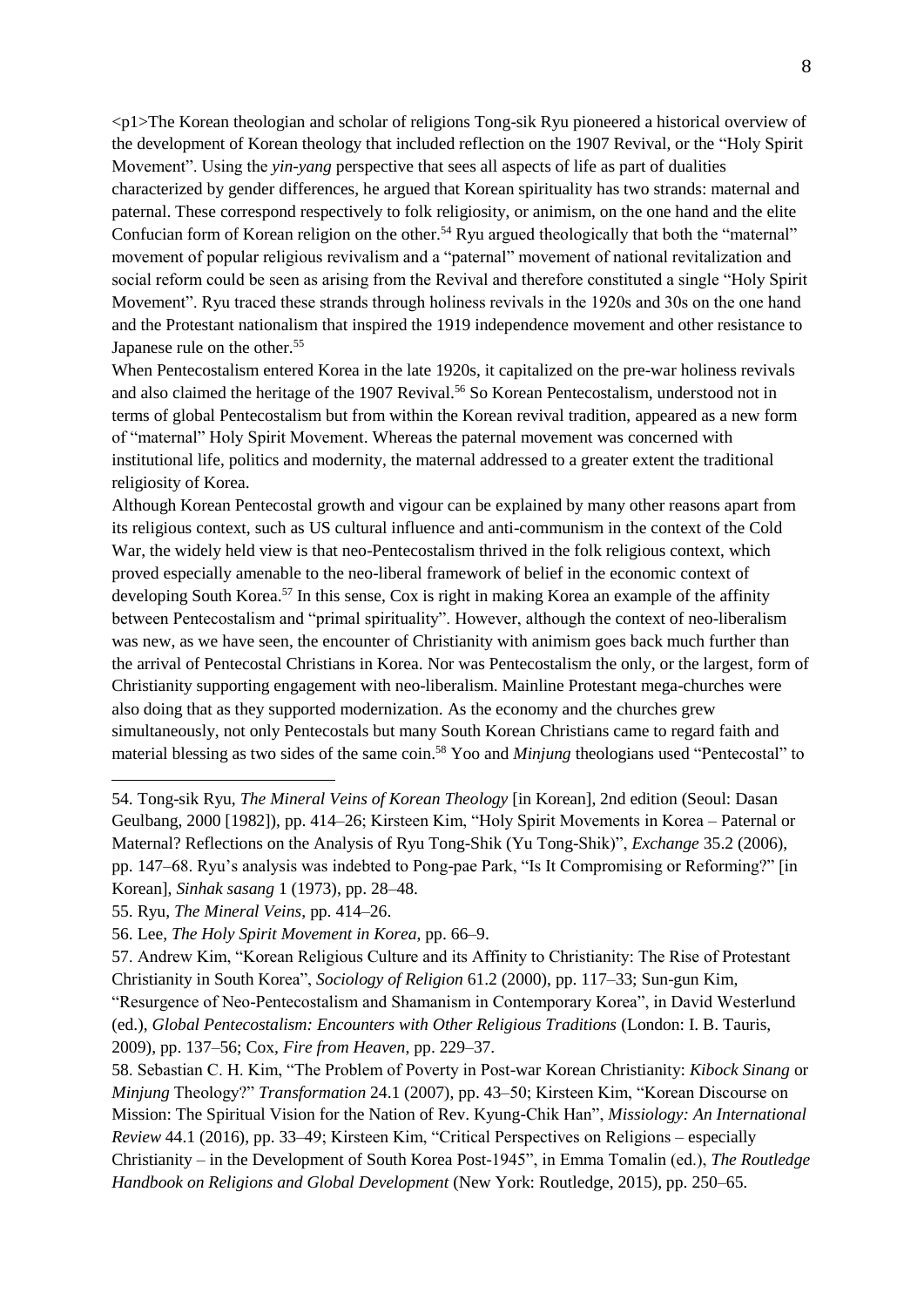refer not only to the denomination but more widely to this popular Korean Protestantism or Evangelicalism.

Although critical of Cho's Pentecostalism,<sup>59</sup> Ryu continued his historical analysis into the 1980s in an attempt to reconcile the theological extremes of popular Protestantism and the *Minjung* movement. *Minjung* theologians opposed the military-backed governments that were driving economic development on grounds of civil and human rights. They claimed the support of the people or masses (*minjung*) against the structural evils of capitalism and dictatorship.<sup>60</sup> They criticized mainline Christians for quietism when they did not take the kind of political action against military-backed governments that the *Minjung* theologians thought they should. The two strands were particularly divided by the polarized situation on the Korean peninsula, as illustrated by the fact that North Korea also accused Christians of shamanistic superstition. <sup>61</sup> From the *Minjung* perspective, the Holy Spirit movement in Korea could be traced back to historical movements for liberation such as the Imsul Farmers' Revolt of 1862–3 and the Donghak Rebellion of 1894, which were inspired by the teaching of Je-u Choe about a new society of peace and social equality by the power of the Great Spirit, Hananim.<sup>62</sup> This action culminated in the 1907 Revival and continued in the resistance movement against the Japanese.<sup>63</sup>

Paradoxically, while condemning popular Protestantism for looking like shamanism, cultural and *Minjung* theologians made conscious and explicit attempts to inculturate Christianity with respect to the Korean spirit-world. These included the work of Nam-Dong Suh, who laid claim to the Holy Spirit movement as a revolutionary force as well as to traditional concepts like *han* to express the angst of the suffering Korean people.<sup>64</sup> Another example is the infamous presentation of Hyun Kyung Chung at the seventh assembly of the World Council of Churches at Canberra in 1991, in which she illustrated her feminist liberation theology of the Holy Spirit in the form of a shaman's *gut*. <sup>65</sup> Cox,

<sup>59.</sup> Ryu contributed an article to the critical volume David Suh *et al*., *The Phenomena and Structure of the Korean Holy Spirit Movement*.

<sup>60.</sup> For *Minjung* theology, see Commission on Theological Concerns of the Christian Conference of Asia (CTCCCA) (ed.), *Minjung Theology: People as the Subjects of History* (Singapore: Christian Conference of Asia, 1981); Jung-young Lee (ed.), *An Emerging Theology in World Perspective: Commentary on Korean Minjung Theology* (Mystic, CT: Twenty-Third Publications, 1988); David Kwang-sun Suh, *The Korean Minjung in Christ* (Hong Kong: The Christian Conference of Asia, 1991); Volker Küster, *A Protestant Theology of Passion: Korean Minjung Theology Revisited* (Leiden: Brill, 2010).

<sup>61.</sup> For example, after the 1973 Billy Graham Crusade. In-cheol Kang, *Korean Protestant Church and Anti-Communism* [in Korean] (Seoul: Jungsim, 2006), p. 129.

<sup>62.</sup> Paul Bierne, *Su-un and His World of Symbols: The Founder of Korea's First Indigenous Religion* (Farnham: Ashgate, 2009).

<sup>63.</sup> Choo Chai-Yong, "A Brief Sketch of a Korean Christian History from the Minjung Perspective", in CTCCCA, *Minjung Theology*, pp. 73–9; Kim Yong-Bock, "Korean Christianity as a Messianic Movement of the People", in CTCCCA, *Minjung Theology*, pp. 80–119; Nam-Dong Suh, "Historical References for a Theology of the Minjung", in CTCCCA, *Minjung Theology*, pp. 155–82.

<sup>64.</sup> See, for example, Nam-Dong Suh, "The Third Age of the Spirit" [in Korean], *Kidokkyo-sasang* (1975), pp. 39–52; Suh, "Historical References for a Theology of the *Minjung*", in CTCCCA, *Minjung Theology*, 155–82; Nam-Dong Suh, "Towards a Theology of *Han*", in CTCCCA, *Minjung Theology*, pp. 55–69.

<sup>65.</sup> Hyun Kyung Chung, "Come, Holy Spirit, Renew the Whole Creation", in Michael Kinnamon (ed.), *Signs of the Spirit: Official Report of the Seventh Assembly of the World Council of Churches, Canberra, 1991* (Geneva: World Council of Churches, 1991), pp. 37–47; Kim, *The Holy Spirit in the*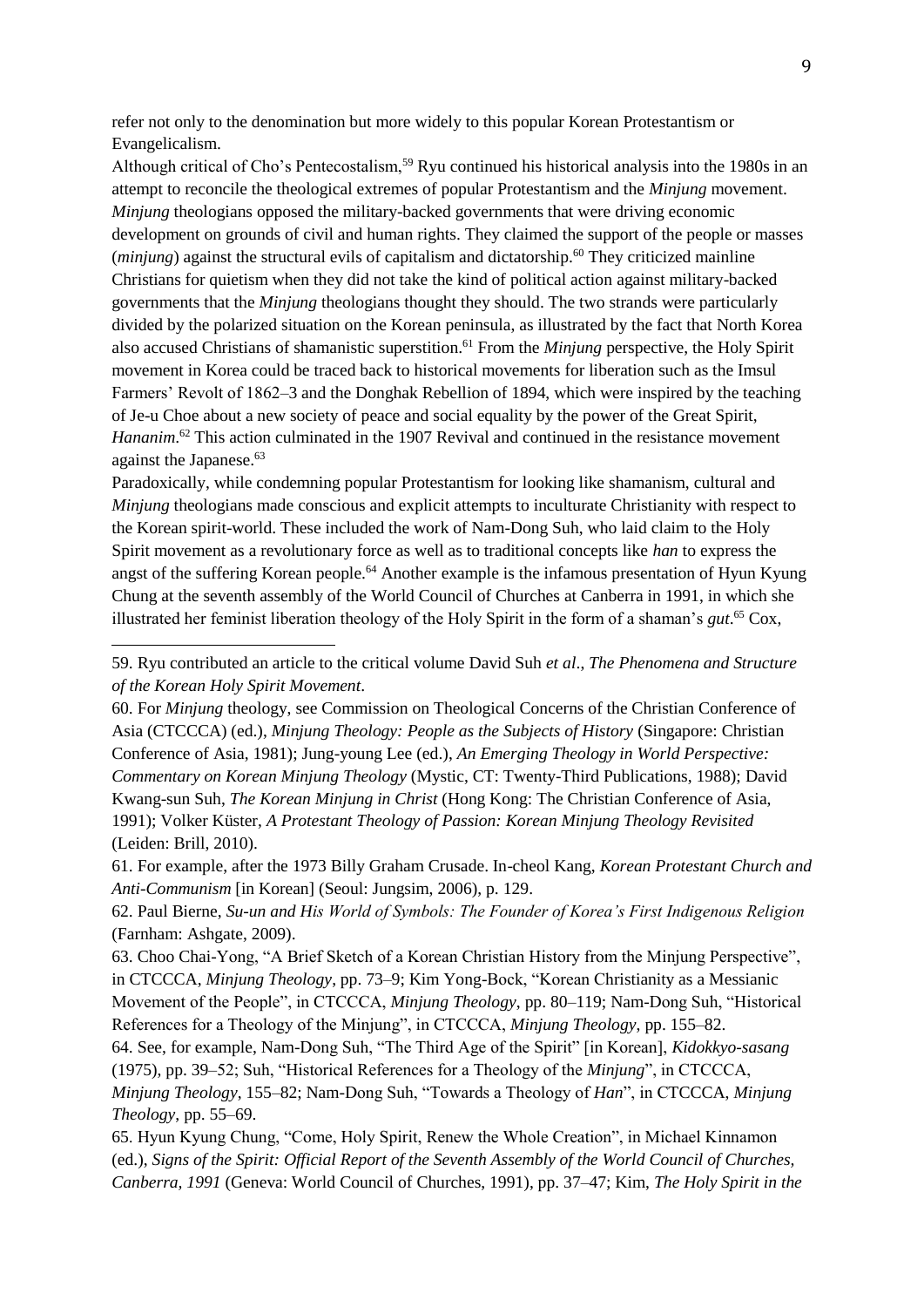following Yoo and Ryu, combines the broader understanding of the Holy Spirit movement stemming from the 1907 revival and links Chung's eco-feminism with Pentecostalism as an another example of Korean "primal spirituality".<sup>66</sup> Korean Pentecostals deny any connection.<sup>67</sup>

<ha>The Holy Spirit Movement and Animism: Discourses of Spiritual Power  $\langle \text{d} \rangle$  Since the late twentieth century there have been signs of a revival, or rather invention, of shamanism. On the one hand, the traditions of the shamans have been recognized as part of Korea's folk heritage. Consequently, their practices have become more public both for tourist consumption and also for South Koreans looking for something authentic from a vanishing past. On the other hand, some shamans have adapted their practices to capitalist society in which many of their clients are looking to become rich. Shamanism has begun to find a place in the religious plurality of South Korea especially for those looking to acquire wealth and success. Particularly since the economic crash of 1997–8 when the International Monetary Fund was called in to bail out the country, some shamans have become rivals of the prosperity teachers of Christianity.<sup>68</sup> Nevertheless shaman practice is still marginal and participation is largely hidden.

However, belief in many spirits – animism – remains pervasive in Korean society, and continues to be the religious context in which other Korean religions are practised.<sup>69</sup> So it is appropriate to look at how Korean Christians profess their faith within a materialist and many-spirit cosmology. By examining the Full Gospel Church response to the allegations against Cho's theology, we will gain some further insight into how Korean theology deals with the spirits of animism.

Yonggi Cho's Full Gospel is widely available in English as well as Korean, and is translated into many other languages. Cho's central message of the "five-fold gospel" followed the "four cardinal doctrines" of the Assemblies of God<sup>70</sup> plus "the Gospel of Blessing" based on the verse 3 John 2 which, in Cho's interpretation, promised "spiritual well-being", "general well-being" and "bodily health".<sup>71</sup> When Cho began his ministry in the mid-1950s, health and prosperity were the primary concerns of people who had recently come through life and death challenges in the Korean War and were trying to reconstruct their lives. Lacking the means to offer practical help, Cho preached that the spiritual world holds power over the material.<sup>72</sup> As South Korea became more prosperous, Cho's

*World*. Contrary to what Harvey Cox suggested (*Fire from Heaven*, pp. 218–19), Chung's presentation bore little if any resemblance to Korean Pentecostal practices. Moreover, Chung had rejected literal belief in the Korean spirit-world – see Hyun Kyung Chung, "*Han-pu-ri*: Doing Theology from a Korean Women's Perspective", *Ecumenical Review* 40.1 (1988), pp. 27–36. 66. Cox, *Fire from Heaven*, pp. 328–9. Hollenweger (*Pentecostalism*, pp. 100–103) followed Yoo.

<sup>67.</sup> E.g. Lee, *The Holy Spirit Movement in Korea*, p. 80.

<sup>68.</sup> Kendall, *Shamans, Nostalgias, and the IMF*.

<sup>69.</sup> Grayson, *Korea*, p. 230. Korean Buddhism is also regarded as syncretized with folk religion; e.g. Don Baker, "Introduction", in Robert E. Buswell Jr (ed.), *Religions of Korea in Practice* (Princeton, NJ: Princeton University Press, 2007), pp. 1–31 (see pp. 18–19).

<sup>70.</sup> Regeneration, baptism in the Spirit, divine healing, and the return of Jesus Christ.

<sup>71.</sup> Kim, *History and Theology of Korean Pentecostalism*, 202–7; Lee, *The Holy Spirit Movement in Korea*, pp. 100–102; Yonggi Cho, *Triple Salvation* [in Korean] (Seoul: Yeongsan Publishing Company, 1977); Yonggi Cho, *The Fivefold Gospel and Threefold Blessing* [in Korean] (Seoul: Seoul Logos, 1983). See also the Yoido Full Gospel Church website: http://english.fgtv.com/a1/a1\_052.asp. 72. William W. Menzies, "David Yonggi Cho's Theology of the Fullness of the Spirit: A Pentecostal Perspective", in Ma, Menzies and Bae, *David Yonggi Cho*, pp. 27–42; Anderson, "The Contextual Theology of David Yonggi Cho"; Wonsuk Ma, "Toward the Future of David Yonggi Cho's Theological Tradition", in Ma, Menzies and Bae, *David Yonggi Cho*, pp. 255–72.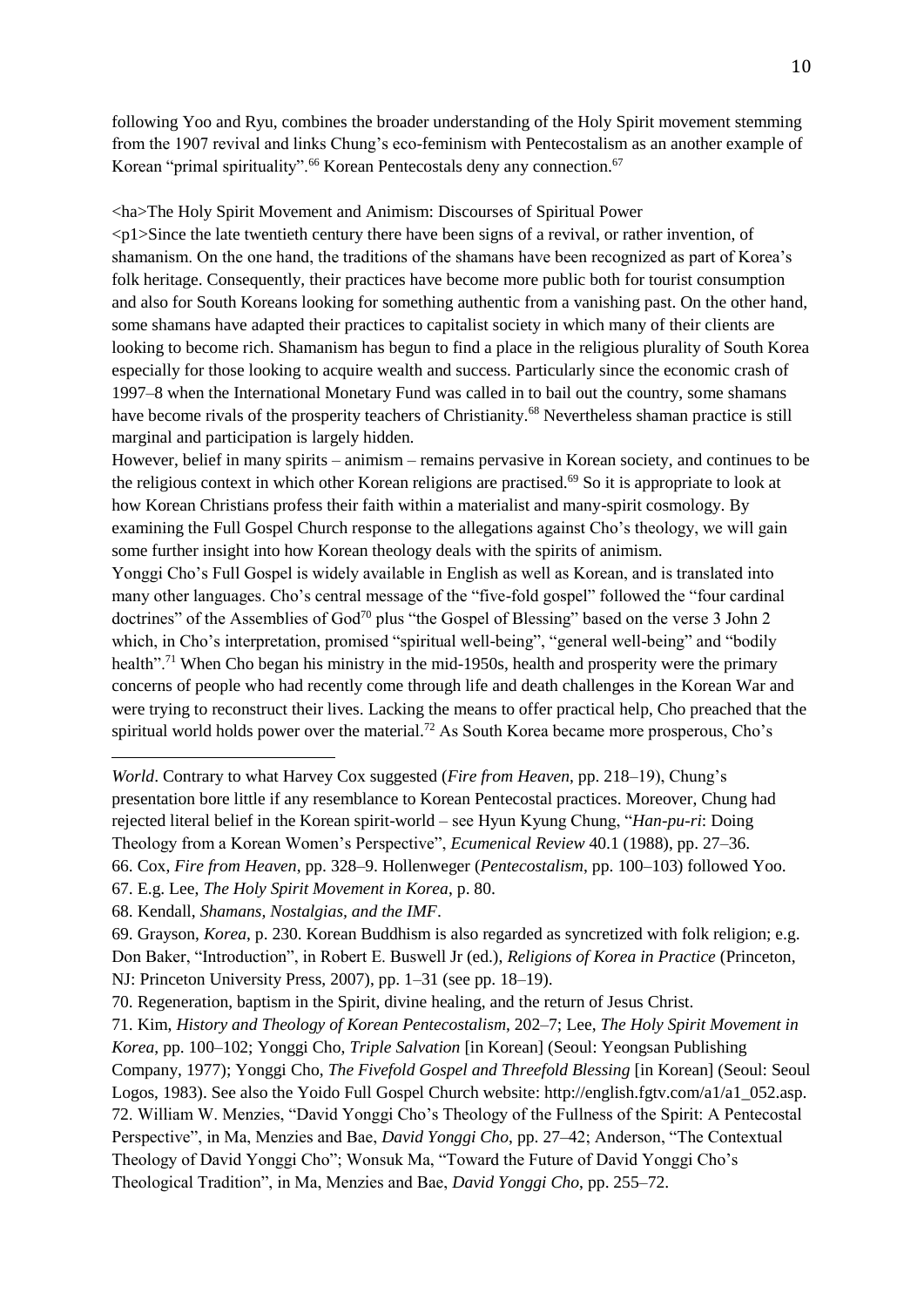gospel for survival and healing developed as a gospel for success. In books with subtitles like "more secrets for a successful faith life", he taught his disciples to "see by faith" in a "fourth dimension" what they wanted to achieve and then pray it into becoming reality.<sup>73</sup>

In response to the accusations that his ministry was shamanistic, Cho used his International Theological Institute to help him systematize and establish Full Gospel theology in mainstream Christian doctrine and academic theology.<sup>74</sup> Unlike the *Minjung* theologians, Cho did not explicitly adopt any of the language or cultural symbols of shamanism. Instead he exalted the Holy Spirit in "the fourth dimension" which hovers over the three-dimensional world to which evil spirits, being only "supernatural" and not "spiritual", are restricted. Believers are joined to the Holy Spirit – therefore to the heavenly Father, Creator of the Universe – through explicit confession of Jesus Christ.<sup>75</sup> In this case then Cho's theology was arguably not an example of syncretism but a legitimate contextualization of Pentecostalism in Korea.<sup>76</sup> The theological development by Cho's institute diverted attention from prosperity and material blessing to focus instead on the power of the Holy Spirit to effect real change in people's lives. As the country transitioned to democracy, it was even possible for Full Gospel theologians to dialogue with theologians of the *Minjung* tradition. The overarching role of "the fourth dimension" could be described as a "holistic approach" that deals with people's *han*. 77

After a decade of debate, and some apologies and adjustments from Cho, Full Gospel theology was exonerated internationally and in Korea. In 1991 the Assemblies of God in Korea was re-united and Cho's relationship with the US Assemblies of God was restored.<sup>78</sup> In 1994 the committee of the Presbyterian General Assembly that had been investigating Cho's theology pronounced it now to be basically sound. <sup>79</sup> The Korean Assemblies of God had joined the mainline, becoming a member of the National Council of Churches in 1992.

The second accusation, which came especially from the *Minjung* theologians or the "paternal" strand of the Holy Spirit Movement, was self-interest and a lack of social participation by the Full Gospel Church. The "fourth dimension" was heavily criticized as magical and disconnected from social, political and economic realities.<sup>80</sup> However, the Full Gospel Church could argue that it was not limited to solving domestic and personal problems; it also addressed issues of poverty by its theology of blessing. Not only was poverty and dispossession the original context of Cho's preaching, but he claimed testimonies of lives turned around through the Full Gospel Church,<sup>81</sup> upward mobility for his

<sup>73.</sup> David Yonggi Cho, *The Fourth Dimension*, vol. 1, pp. 45–9, 72–3; Yonggi Cho, *The Fourth Dimension*, vol. 2: *More Secrets for a Successful Faith Life*, vol. II (Secunderabad, India: Ben Publishing, 1999 [1983]), pp. 35–8.

<sup>74.</sup> Ma, "Toward the Future", pp. 260–61. See International Theological Institute, *Faith and Theology of Yoido Full Gospel Church*, 2 vols [in Korean] (Seoul: Seoul Books, 1993).

<sup>75.</sup> Cho, *The Fourth Dimension*, vol. 1, pp. 45–9, 72–3; vol. 2, pp. 35–8.

<sup>76.</sup> Anderson, "The Contribution of David Yonggi Cho".

<sup>77.</sup> Chong Hee Jeong, "The Korean Charismatic Movement as Indigenous Pentecostalism", In Anderson and Tang, *Asian and Pentecostal*, pp. 465–82.

<sup>78.</sup> In 1992 Cho became the first non-American chair of the World Assemblies of God Fellowship.

<sup>79.</sup> Kim, *History and Theology of Korean Pentecostalism*, pp. 185–86.

<sup>80.</sup> See, for example, Jong Chun Park, *Crawl with God, Dance in the Spirit! A Creative Formation of Korean Theology of the Spirit* (Nashville, TN: Abingdon, 1998), pp. 97–102.

<sup>81.</sup> See, for example, Charles Elliott, *Sword and Spirit: Christianity in a Divided World* (London: BBC Books, 1989), pp. 20–21.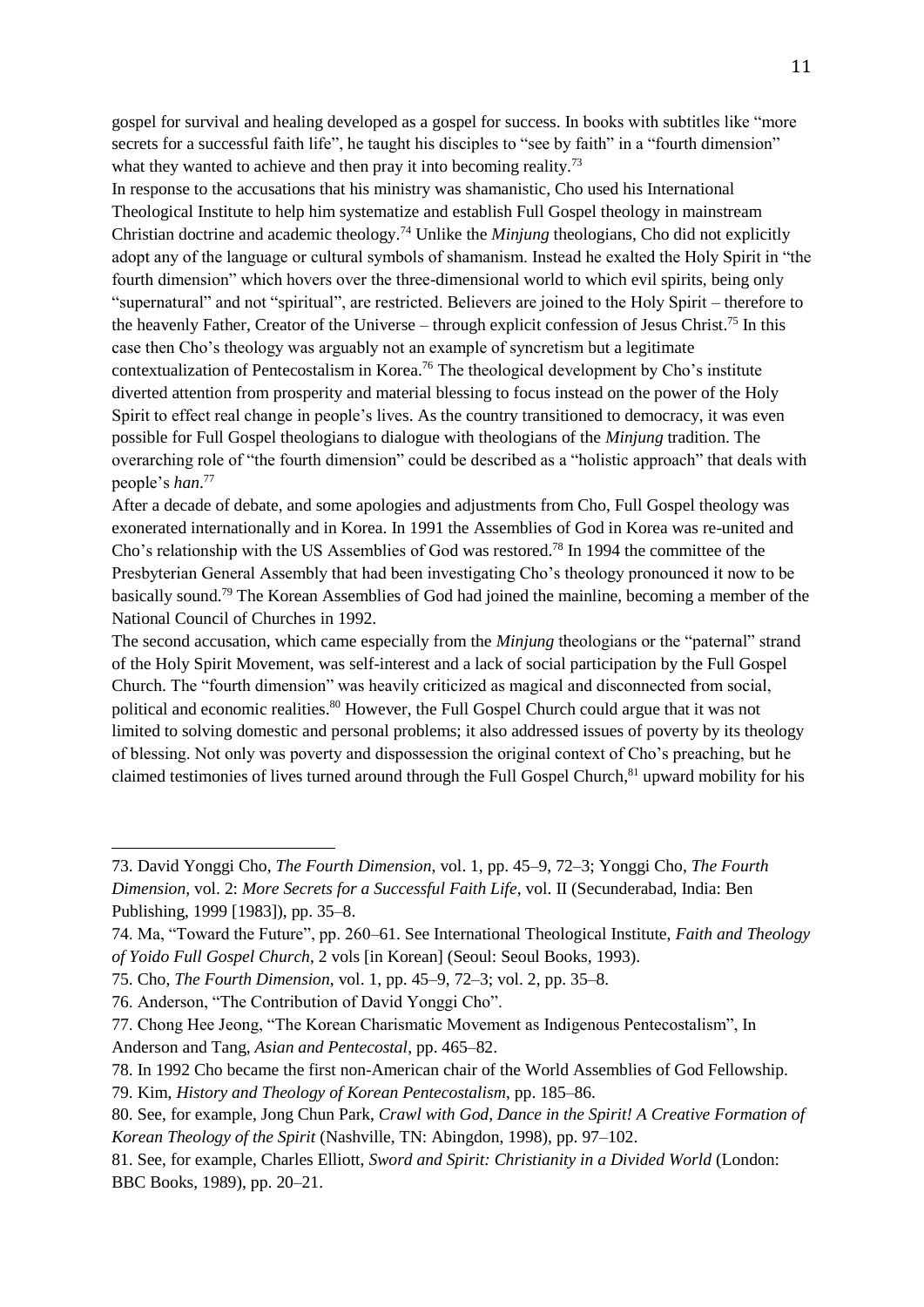congregation;<sup>82</sup> charity work, schools and hospitals, and extensive business operations.<sup>83</sup> This response bears out that Cho and the *Minjung* theologians shared a theology of the Holy Spirit as engaged in the material world, and both shared with animism a sense that spiritual power was exercised in physical and this-worldly ways.

The *Minjung* theologians' criticisms of Cho's theology clearly revealed the tension between the "paternal" spirituality of the elite, on the one hand, and the popular "maternal" faith, on the other. This was partly the result of the class divide within South Korea. The critics, who by and large enjoyed material blessing, appeared to be condemning the traditional religiosity of the people who aspired to it.<sup>84</sup> However, there was another factor: the criticisms of Pentecostalism were continuous with those of *gibok sinang* and revivalism in the mainstream churches going back to the early Western missionaries, and they echoed Confucian and Buddhist accusations that popular religion was "superstition".

<ha>Developing Theological Self-understanding in a Land of Many Spirits

 $\langle \text{p1>}$ Scholars of religion have naturally resisted Tylor's conclusions that all religions should be excluded from rational thought, but they have made use of his hierarchy of religions.<sup>85</sup> However, this relegates the study of animism to an inferior place compared to the study of "world religions".<sup>86</sup> By their nature as religions of a particular place, traditional, indigenous or folk religions are varied and elude generalization.<sup>87</sup> However, animism offers a conceptual way of discussing a common feature that arises from such embeddedness in a particular natural environment: the vitality of the land and the dead, and their interconnectedness with the living. Korea provides a case study of how theological self-understanding can develop along with such a cosmology. Both the developments in Pentecostalism and in *Minjung* thought in Korea are suggestive for the theological dialogue with animism.

Christian theology is not entirely distinct from animism. First, Christian belief in God's creation and animation of the world, in the incarnation and the indwelling of the Holy Spirit itself, could itself be described as a kind of animism.<sup>88</sup> Such affinities have encouraged the development of eco-theology since the 1990s.<sup>89</sup> In particular, since the Holy Spirit is confessed as "the giver of life" (Nicene

<sup>82.</sup> Upward mobility is often associated with Pentecostalism. See, for example, Martin, *Pentecostalism*, pp. 14–16.

<sup>83.</sup> Lee, *The Holy Spirit Movement in Korea*, pp. 114–16, 124–5; cf. Kim, *History and Theology of Korean Pentecostalism*, p. 152.

<sup>84.</sup> Kim, "The Word and the Spirit", pp. 134–8.

<sup>85.</sup> For example, the report of Commission IV for the World Missionary Conference in Edinburgh in 1910 cited Tylor's *Primitive Culture* and placed animism first in its consideration of the "non-Christian religions"; although it noted that some missionaries declined to recognize it as a religion. World Missionary Conference, *Report of Commission IV: The Missionary Message in Relation to Non-Christian Religions* (Edinburgh: Oliphant, Anderson, & Ferrier, 1910), p. 6.

<sup>86.</sup> James L. Cox, *From Primitive to Indigenous: The Academic Study of Indigenous Religions* (Abingdon: Routledge, 2016).

<sup>87.</sup> Cox, *From Primitive to Indigenous*, p. 11.

<sup>88.</sup> Mark I. Wallace, "Christian Animism, Green Spirit Theology, and the Global Crisis Today", in Veli-Matti Kärkkäinen, Kirsteen Kim and Amos Yong (eds), *Interdisciplinary and Religio-Cultural Discourses on a Spirit-Filled World: Loosing the Spirits* (New York: Palgrave Macmillan, 2013), pp. 197–211.

<sup>89.</sup> For an early example, see David G. Hallman (ed.), *Ecotheology: Voices from South and North* (Geneva: World Council of Churches, 1994).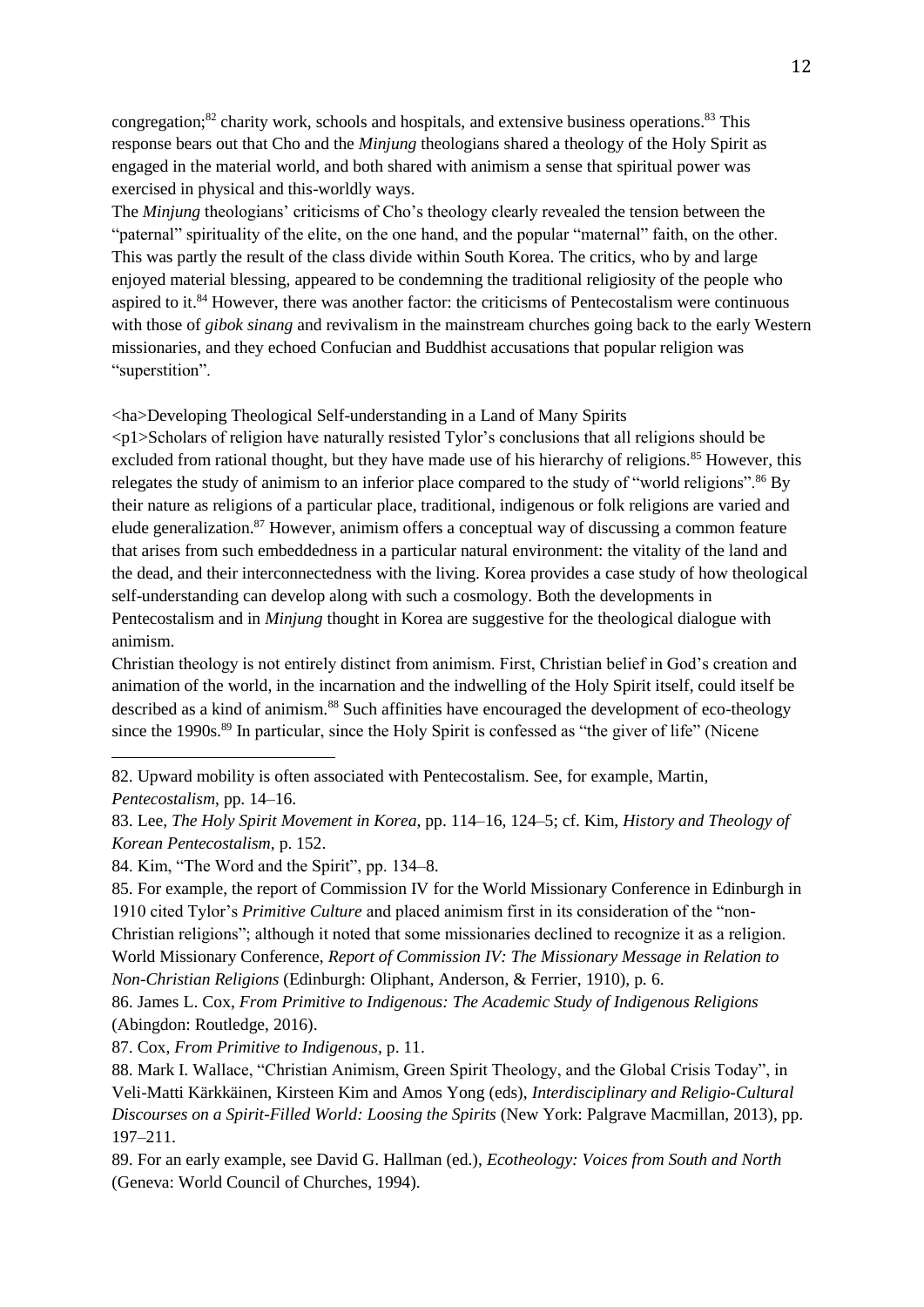Creed), theologians must revise tendencies to gnosticism and dualism that separate spirit from material. In Korea, as well as other global contexts, since democratization, both Korean feminists and also *Minjung* theologians have turned toward eco-theology and set themselves against the "lifedenying" features of global capitalism.<sup>90</sup> And the Spirit has been presented as bringing about ecological well-being, holism and harmony.<sup>91</sup> If there is an affinity between shamanism and neoliberal economics, there is also one between animism and ecology.

A second reason is that the New Testament acknowledges a spirit-world. It is replete with references to demons, angels, and other powers. Being called "spirit", the Holy Spirit is both like other entities called "spirit", and at the same time, being called "holy", it is distinguished from them. Since the Enlightenment, mainline Protestants especially have referred to only one Spirit and associated that Spirit with morality, rationality and progress.<sup>92</sup> The negative reception in 1888 of Hermann Gunkel's suggestion of a link between the biblical Holy Spirit and spirit-possession<sup>93</sup> is indicative of the background to the missionary encounter in Korea and contemporary Protestant theologians continue to shy away from discussion of many spirits.<sup>94</sup> This was evident in the reactions and debate around Chung's presentation at Canberra in 1991. The divide evident there between a "unitive" pneumatology and a "plural" one that can take account of other spirits correlates closely with the tension between the paternal-maternal models of spirituality identified by Ryu in Korea.<sup>95</sup> In South Korea, reaction from the mainline churches to Chung's presentation was furious.<sup>96</sup> In my view, her theological approach was undiscerning of what differentiates Christianity from animism and shamanism. Nevertheless, she did suggest ways in which Christian theology could make peace with Korean traditional religion. Her presentation was an early example of the potential of the dialogue of Christian pneumatology and traditional religion for eco-theology.<sup>97</sup>

The debate around "Pentecostalism" and "shamanism" in Korea lays some foundations for theological self-understanding in a world of many spirits. First, the encounter of Christianity with animism need

90. A leading figure in this development was Yong-Bock Kim, who insisted on the need for transformative encounter with the principalities and powers. Using his thought, Korean progressive Christians globalized *Minjung* theology when they called for a restructuring of the global economy toward *sangsaeng* or a "sharing community". See [Anon.], "Bringing Together *Ubuntu* and *Sangsaeng*: A Journey Towards Life-Giving Civilization, Transforming Theology and the Ecumenism of the 21st Century", *International Review of Mission* 97.384–5 (2008), pp. 129–34.

92. Alasdair I. C. Heron, *The Holy Spirit: The Holy Spirit in the Bible, in the History of Christian Thought, and in Recent Theology* (London: Marshall Morgan & Scott, 1983), pp. 99–116, 137–40. 93. Hermann Gunkel, *The Influence of the Holy Spirit: The Popular View of the Apostolic Age and the Teaching of the Apostle Paul*, trans. Roy A. Harrisville and Philip A. Quanbeck II (Philadelphia, PA: Fortress Press, 1979 [1888]); John R. Levison, *Filled with the Spirit* (Grand Rapids, MI: Wm B. Eerdmans, 2009), pp. 3–13.

<sup>91.</sup> Hyoen Sung Bae, "Full Gospel Theology and a Korean Pentecostal Identity", In Allan Anderson and Edmond Tang (eds.), *Asian and Pentecostal: The Charismatic Face of Christianity in Asia*, second edition (Oxford: Regnum Books, 2011), pp. 445–64.

<sup>94.</sup> Amy Plantinga Pauw, "Where Theologians Fear to Tread", *Modern Theology* 16.1 (2000), pp. 39– 59.

<sup>95.</sup> Kim, *The Holy Spirit in the World*, pp. 140–73.

<sup>96.</sup> Bong Rin Ro, "Theological Debates in Korea after Canberra", in Bong Rin Ro and Bruce J. Nicholls (eds), *Beyond Canberra: Evangelical Responses to Contemporary Ecumenical Issues* (Oxford: Regnum Books, 1993), pp. 53–9; Sung-hong Han, *Streams of Korean Theological Thought* [in Korean], vol. 2 (Seoul: Presbyterian College and Theological Seminary Press, 1996), pp. 489–526. 97. Kim, *The Holy Spirit in the World*, pp. 148–9.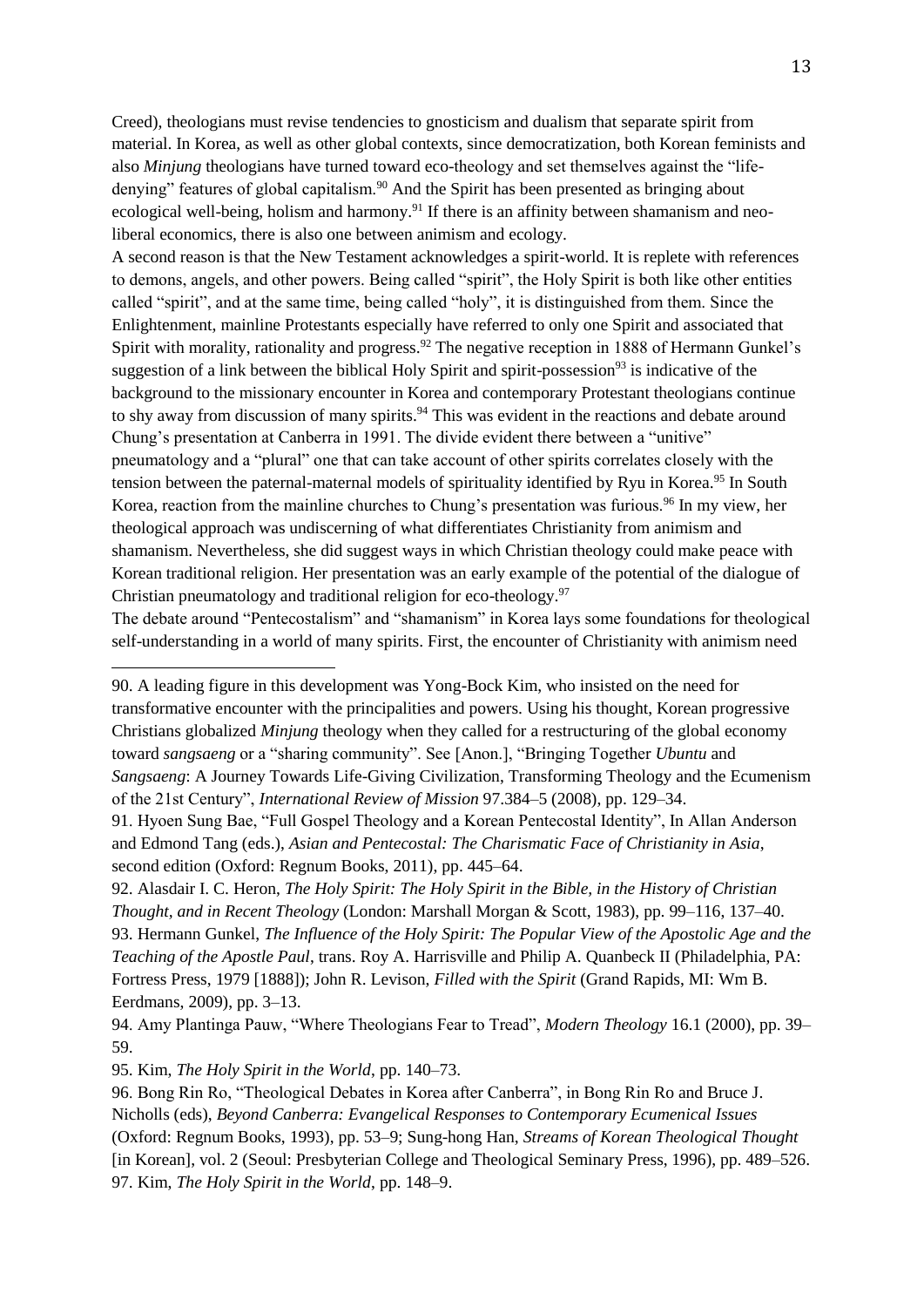not be a negative one because the spirits of animist worldviews are not necessarily evil – indeed many are revered ancestors. There are life-giving as well as death-dealing spirits, and also spirits who may be either friendly or hostile. Pentecostal theologians have an advantage here compared to other Protestant theologians because of their acknowledgement of many spirits but they are also disadvantaged by their demonization of them.<sup>98</sup> Second, study of Korean traditional religion makes plain that animism is a pneumatological world view. In Korea, discourse on Spirit and spirits is not restricted to the religious sphere or to private life; nor is it mainly environmental. It covers all the forces experienced by human beings, including the economic and the political. In a land of many spirits, pneumatology in dialogue with animism will include scientific, economic and political use of spirits, forces and powers.

Some theologians outside Korea have recently developed pneumatology with respect to a spirit world: for example. Walter Wink applied New Testament exorcism to action for social justice<sup>99</sup> and Michael Welker, in dialogue with Pentecostals, has discussed pneumatology in relation to force fields in public life.<sup>100</sup> Amos Yong argues more generally that contemporary pluralism rehabilitates to some extent an earlier worldview of many spirits in reaction to the reductionism of rationalist thought.<sup>101</sup> Further examples of contemporary thinking involving pneumatological plurality – religious, cultural, political, and scientific – are given by other Pentecostals and theologians from other traditions.<sup>102</sup> This reenchanted world opens up new resources and dialogue partners for Christian pneumatology. At the same time it raises important questions about the nature of spirit and spirits for the prolegomena to pneumatology and highlights the importance to theology of the Holy Spirit of discernment.<sup>103</sup>

### <ha>Conclusion

<u>.</u>

<p1>The initial encounter between Protestant Christianity and traditional religion in Korea came in the wake of centuries of condemnation of shaman practices as superstition by the elite and Christian assumptions that spirits were necessarily evil. However, some of the first Korean leaders and missionaries in Korea had allowed for exorcism and other demonstrations of the power of Christian faith over other evil spirits, and some of them recognized animism as a form of religion that could prepare people for Christian faith. The Korean Revival of 1907 incorporated traditional forms of spirituality and religious expectations and at the same time encouraged nationalism and belief in the "Great Spirit" (the mountain God or *Hananim*) in the context of threats to the nation. "The Holy Spirit Movement" that resulted from the Revival has been seen as divided into both paternal, or political, and maternal, or revivalist, strands, which became polarized during the period of military-backed governments. The maternal is a private and popular spirituality that is also suited neo-liberal economic development while the paternal is public and political in support of nationalism, resistance and social justice.

<sup>98.</sup> Cf. Allan H. Anderson, *An Introduction to Pentecostalism* (Cambridge: Cambridge University Press, 2004), pp. 196–7.

<sup>99.</sup> As summarized in Walter Wink, *The Powers That Be: Theology for a New Millennium* (London: Doubleday, 1998).

<sup>100.</sup> Michael Welker, *God the Spirit*, trans. John F. Hoffmeyer (Minneapolis, MN: Fortress Press, 1994).

<sup>101.</sup> Amos Yong, "On Binding, and Loosing, the Spirits: Navigating and Engaging a Spirit-filled World", in Kärkkäinen, Kim and Yong, *Interdisciplinary and Religio-Cultural Discourses*, pp. 1–12. 102. See articles in Kärkkäinen, Kim and Yong, *Interdisciplinary and Religio-Cultural Discourses*. 103. Kirsteen Kim, "Conclusion: The Holy Spirit in a Spirt-filled World: Broadening the Dialogue Partners of Christian Theology", in Kärkkäinen, Kim and Yong, *Interdisciplinary and Religio-Cultural Discourses*, pp. 243–56.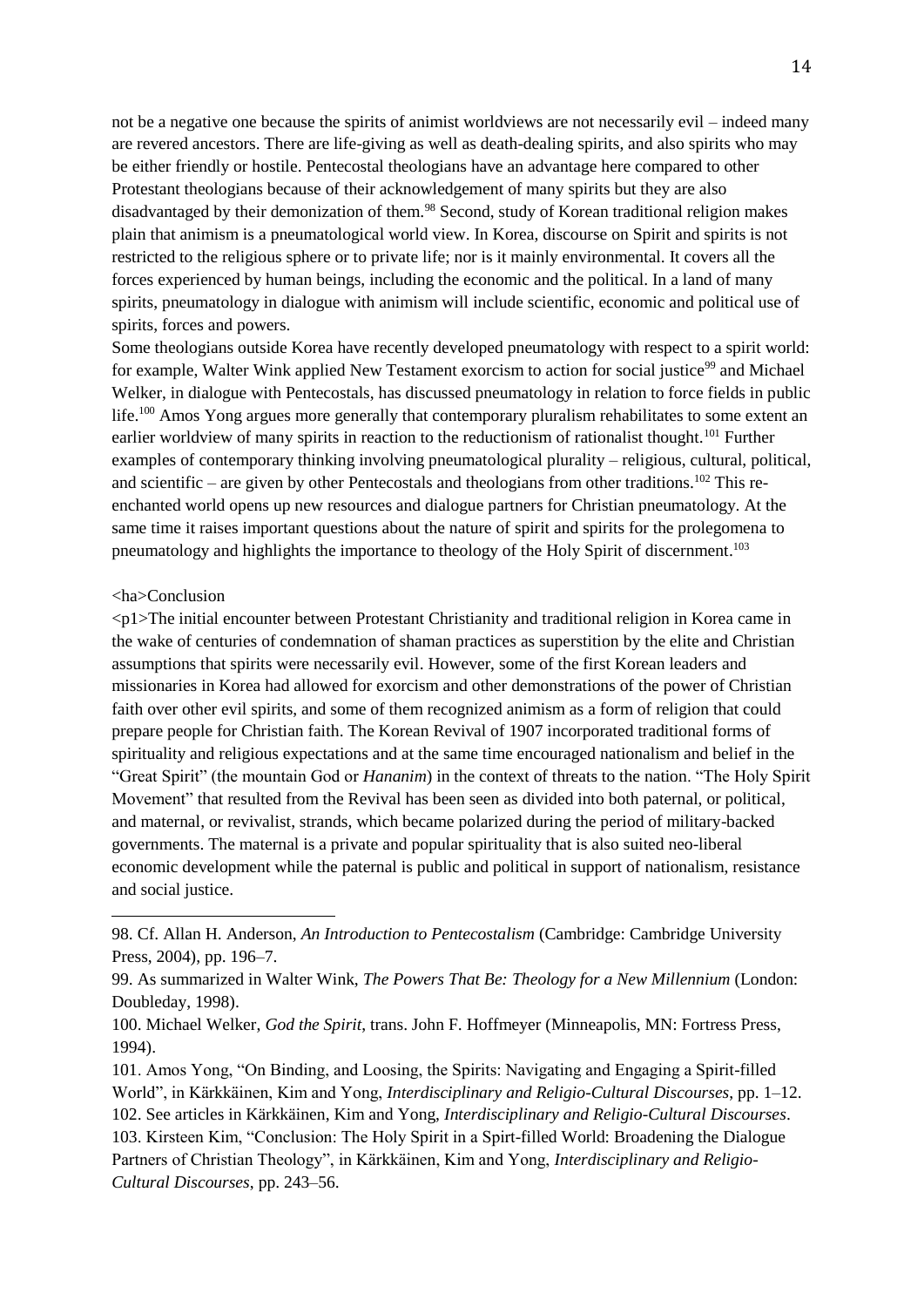The criticisms of the maternal Holy Spirit movement by advocates of the paternal also raises important religious and theological questions of the relationship between spiritual and material, what is meant by "spirit", and how to do theology in a land of many spirits; that is, about the encounter of Christianity not only with shamanism but also more generally with animism. The Western identification of shamanism in Korean Pentecostalism mostly misunderstood the Korean context in which shamanism was a term of abuse. By unpacking relevant parts of Korean history and dealing with the traditional religion more broadly, this article finds that the encounter is better described as one between Protestant Christianity and the world view described as animism. Recent developments in the study of animism emphasize its relevance to ecological thought particularly but discourse of many spirits is also being applied to the relationship between Christian theology and science, history, economics, politics and other fields.

In the encounter between Christianity and animism, pneumatology is a common factor and the spirits are plural. Their sensitivity to the spirit-world – even negatively – gives Pentecostal theologians an advantage in conceiving the Holy Spirit in a land of many spirits. The encounter of the Holy Spirit Movement with Korean traditional religion, and Korean theological reflection on this, are suggestive of how theology of the Holy Spirit may develop where there is belief in many spirits.

## <ha>Acknowledgements

<p1>An earlier version of this paper was presented at the GloPent conference on "Pentecostalism and its Encounters with Other Religions" at Uppsala University, Sweden, 10–11 June 2016.

### <ha>Bibliography

- Anderson, A. H. "The Contribution of David Yonggi Cho to a Contextual Theology in Korea". *Journal of Pentecostal Theology* 12.1 (2003): 85–105.
- —— *An Introduction to Pentecostalism*. Cambridge: Cambridge University Press, 2004.
- —— "The Contextual Theology of David Yonggi Cho", in Wonsuk Ma, William W. Menzies and Hyeon-sung Bae (eds), *David Yonggi Cho: A Close Look at His Theology and Ministry* (Baguio, Philippines: APTS Press, 2004), pp. 133–59
- —— and E. Tang (eds). *Asian and Pentecostal: The Charismatic Face of Christianity in Asia*, 2nd edition. Oxford: Regnum Books, 2011.
- [Anon.]. "Bringing Together *Ubuntu* and *Sangsaeng*: A Journey Towards Life-Giving Civilization, Transforming Theology and the Ecumenism of the 21st Century". *International Review of Mission* 97.384–5 (2008): 129–34.
- Bae, H. S. "Full Gospel Theology and a Korean Pentecostal Identity". In Anderson and Tang, *Asian and Pentecostal*: 445–64.
- Baker, D. "Hananim, Hanŭnim, Hanullim, and Hanŏllim: The Construction of Terminology for Korean Monotheism". *Review of Korean Studies* 5.1 (2002): 105–31.
- —— "Introduction". In R. E. Buswell Jr (ed.), *Religions of Korea in Practice*. Princeton, NJ: Princeton University Press, 2007: 1–31.
- —— *Korean Spirituality*. Honolulu, HI: University of Hawai'i Press, 2008.
- Bierne, P. *Su-un and His World of Symbols: The Founder of Korea's First Indigenous Religion*. Farnham: Ashgate, 2009.
- Blair, W. and B. Hunt. *The Korean Pentecost and the Sufferings Which Followed*. Edinburgh: Banner of Truth Trust, 1977.
- Buswell, R. E., Jr (ed.). *Religions of Korea in Practice*. Princeton, NJ: Princeton University Press, 2007.
- Chai-Yong, C. "A Brief Sketch of a Korean Christian History from the Minjung Perspective". In CTCCCA, *Minjung Theology*: 73–9.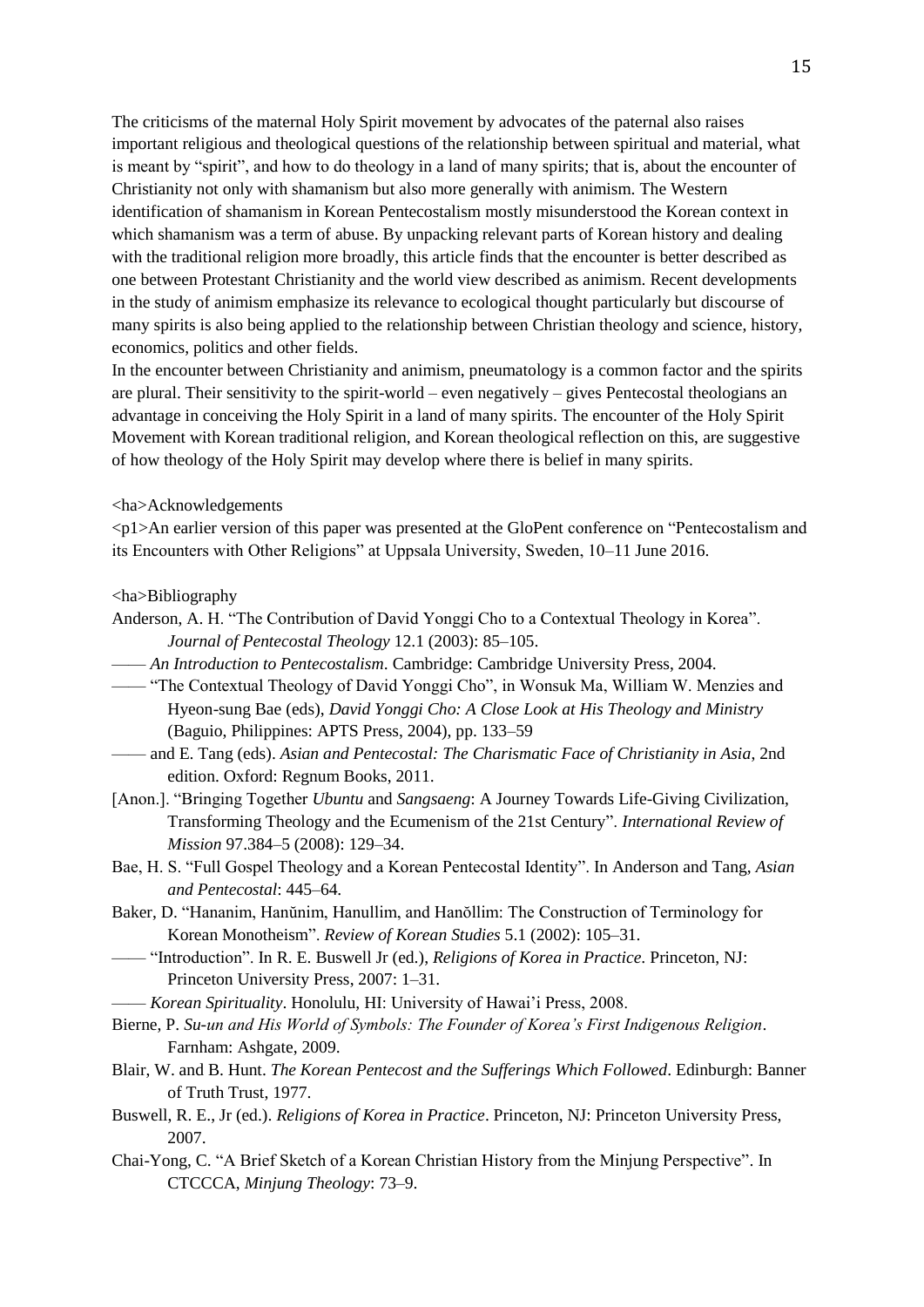Cho, D. Y. *The Fivefold Gospel and Threefold Blessing* [in Korean]. Seoul: Seoul Logos, 1983.

- —— *The Fourth Dimension*, vol. 1: *The Key to Putting Your Faith to Work for a Successful Life*. Secunderabad, India: Ben Publishing, 1999 [1979].
- —— *The Fourth Dimension*, vol. 2: *More Secrets for a Successful Faith Life*. Secunderabad, India: Ben Publishing, 1999 [1983].
- —— *Triple Salvation* [in Korean]. Seoul: Yeongsan Publishing Company, 1977.
- Choi, H.-a. *Korean Women and God: Experiencing God in a Multi-religious Colonial Context*. Maryknoll, NY: Orbis Books, 2005.
- Choi, Y.-k. "The Great Revival in Korea, 1903–1907: Between Evangelical Aims and the Pursuit of Salvation in the National Crisis". *Korean Journal of Christian Studies* 72 (2010): 129–49.
- Chung, H. K. "Come, Holy Spirit, Renew the Whole Creation". In M. Kinnamon (ed.), *Signs of the Spirit. Official Report of the Seventh Assembly of the World Council of Churches, Canberra, 1991*. Geneva: World Council of Churches, 1991: 37–47.
- —— "*Han-pu-ri*: Doing Theology from a Korean Women's Perspective". *Ecumenical Review* 40.1 (1988): 27–36.
- Clark, D. N. *Christianity in Modern Korea*. Lanham, MD: University Press of America, 1986.
- Cox, H. *Fire from Heaven: The Rise of Pentecostal Spirituality and the Reshaping of Religion in the Twenty-first Century*. London: Cassell, 1996.
- —— "A Response to Jürgen Moltmann's 'Blessing of Hope'". *Journal of Pentecostal Theology* 14.2 (2006): 287–8.
- Cox, J. L. *From Primitive to Indigenous: The Academic Study of Indigenous Religions*. Abingdon: Routledge, 2016).
- —— *The Invention of God in Indigenous Societies*. Durham, NC: Acumen, 2014.
- CTCCCA (Commission on Theological Concerns of the Christian Conference of Asia) (ed.). *Minjung Theology: People as the Subjects of History*. Singapore: Christian Conference of Asia, 1981.
- Deuchler, M. *The Confucian Transformation of Korea: A Study of Society and Ideology*. Cambridge, MA: Council on East Asian Studies, Harvard University, 1992.
- Eliade, M. *Shamanism: Archaic Techniques of Ecstasy*; trans. W. R. Trask. Princeton, NJ: Princeton University Press, 1964 [1951].
- Elliott, C. *Sword and Spirit: Christianity in a Divided World*. London: BBC Books, 1989.
- Grayson, J. H. *Korea: A Religious History*, revised edition. Abingdon: Routledge Curzon, 2002.
- Gunkel, H. *The Influence of the Holy Spirit: The Popular View of the Apostolic Age and the Teaching of the Apostle Paul*, trans. R. A. Harrisville and P. A. Quanbeck II. Philadelphia, PA: Fortress Press, 1979 [1888].
- Hallman, D. G. (ed.), *Ecotheology: Voices from South and North*. Geneva: World Council of Churches, 1994.
- Han, S.-h. *Streams of Korean Theological Thought* [in Korean], vol. 2. Seoul: Presbyterian College and Theological Seminary Press, 1996.
- Harvey, G. "General Introduction". In G. Harvey (ed.), *Shamanism: A Reader*. London: Routledge, 2003: 1–23.
- —— "Introduction". In G. Harvey (ed.), *The Handbook of Contemporary Animism*. Abingdon: Routledge, 2014: 1–12.
- —— *Shamanism: A Reader*. London: Routledge, 2003.
- Harvey, Y. K. *Six Korean Women: The Socialization of Shamans*. St Paul, MN: West Publishing, 1979
- Heron, A. I. C. *The Holy Spirit: The Holy Spirit in the Bible, in the History of Christian Thought, and in Recent Theology*. London: Marshall Morgan & Scott, 1983.
- Hogarth, H.-k. K. *Korean Shamanism and Cultural Nationalism*. Seoul: Jimoondang, 1999.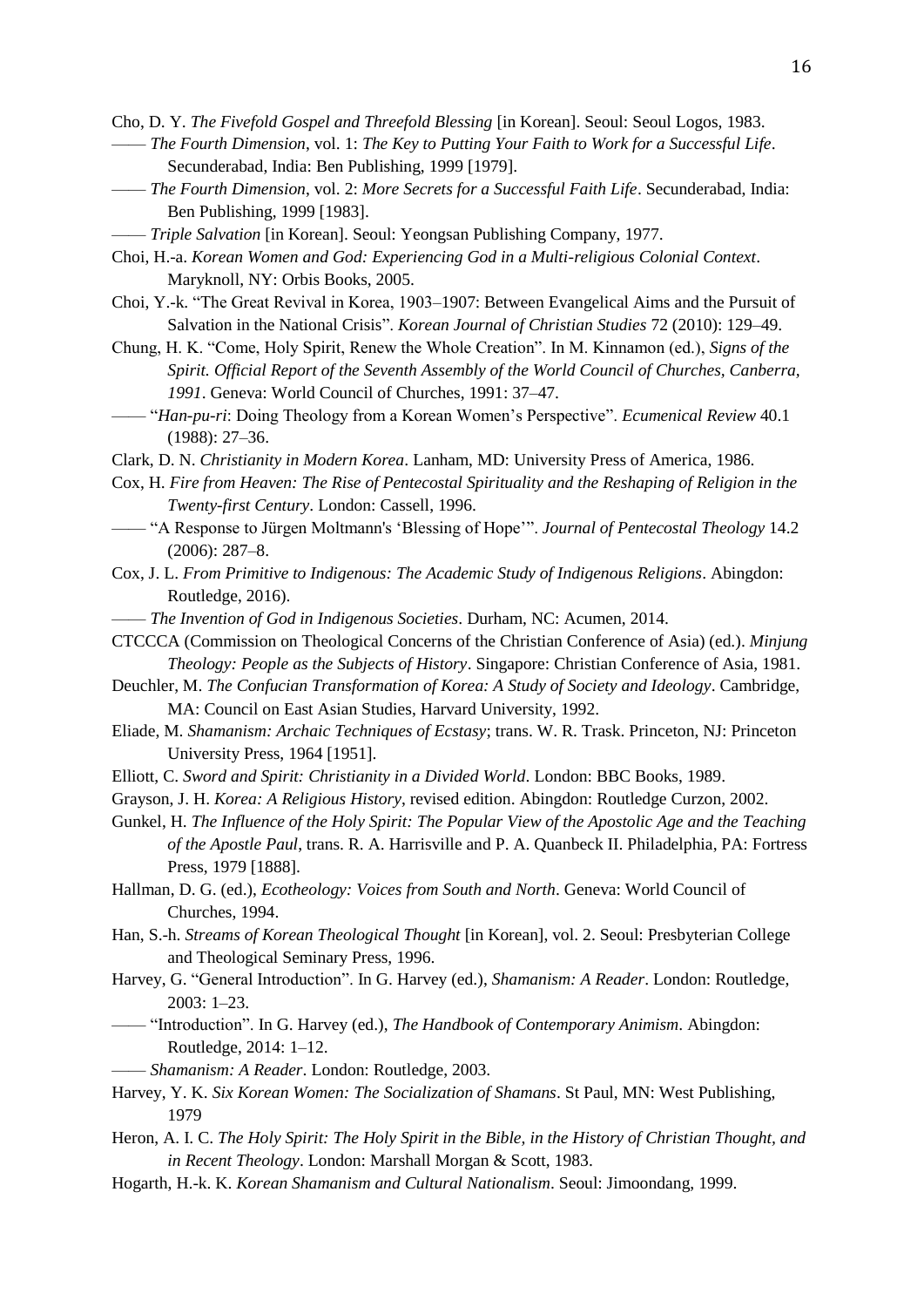- Hollenweger, W. J. *Pentecostalism: Origins and Developments Worldwide*. Peabody, MA: Hendrickson Publishers, 1997.
- Hong, K. "Korean Exorcism: Driving Out Demons or Women?" *The International Journal of Religion and Spirituality in Society* 5.3 (2015): 19–31.
- Hulbert, H. *The Passing of Korea*. New York: Doubleday, Page, & Co., 1906.
- Huntley, M. *Caring, Growing, Changing: A History of the Protestant Mission in Korea*. New York: Friendship Press, 1984.
- International Theological Institute. *Faith and Theology of Yoido Full Gospel Church*, 2 vols [in Korean]. Seoul: Seoul Books, 1993.
- Janelli, R. L. and D. Y. Janelli. *Ancestor Worship and Korean Society*. Stanford, CA: Stanford University Press, 1982.
- Jeong, C. H. "The Korean Charismatic Movement as Indigenous Pentecostalism". In Anderson and Tang, *Asian and Pentecostal*: 465–82.
- Kärkkäinen, V.-M., K. Kim and A. Yong (eds). *Interdisciplinary and Religio-Cultural Discourses on a Spirit-Filled World: Loosing the Spirits*. New York: Palgrave Macmillan, 2013.
- Kang, I.-c. *Korean Protestant Church and Anti-Communism* [in Korean]. Seoul: Jungsim, 2006.
- Kang, W.-j. *Christ and Caesar in Modern Korea: A History of Christianity and Politics*. New York: State University of New York, 1997.
- Kendall, L. *Shamans, Housewives, and Other Restless Spirits: Women in Korean Ritual Life*. Honolulu, HI: University of Hawai'i Press, 1985.
- —— *Shamans, Nostalgias, and the IMF: South Korean Popular Religion in Motion*. Honolulu, HI: University of Hawaii Press, 2009.
- Kim, A. "Korean Religious Culture and its Affinity to Christianity: The Rise of Protestant Christianity in South Korea". *Sociology of Religion* 61.2 (2000): 117–33.
- Kim, C. *Korean Shamanism: The Cultural Paradox*. Aldershot: Ashgate, 2003.
- Kim, I.-j. *History and Theology of Korean Pentecostalism: Sunbogeum (Pure Gospel) Pentecostalism*. Zoetermeer: Uitgeverij Boekencentrum, 2003.
- Kim, K. "Conclusion: The Holy Spirit in a Spirt-filled World: Broadening the Dialogue Partners of Christian Theology". In Kärkkäinen, Kim and Yong, *Interdisciplinary and Religio-Cultural Discourses on a Spirit-Filled World*, 243–56.
- —— "Critical Perspectives on Religions Especially Christianity in the Development of South Korea Post-1945". In E. Tomalin (ed.), *The Routledge Handbook on Religions and Global Development*. New York: Routledge, 2015: 250–65.
- —— *The Holy Spirit in the World: A Global Conversation*. Maryknoll, NY: Orbis Books, 2007.
- —— "Holy Spirit Movements in Korea Paternal or Maternal? Reflections on the Analysis of Ryu Tong-Shik (Yu Tong-Shik)". *Exchange* 35.2 (2006): 147–68.
- —— "Korean Discourse on Mission: The Spiritual Vision for the Nation of Rev. Kyung-Chik Han". *Missiology: An International Review* 44.1 (2016): 33–49.
- Kim, S. C. H. "The Problem of Poverty in Post-war Korean Christianity: *Kibock Sinang* or *Minjung* Theology?" *Transformation* 24.1 (2007): 43–50.
- —— "The Word and the Spirit: Overcoming Poverty, Injustice and Division in Korea". In S. C. H. Kim (ed.), *Christian Theology in Asia*. Cambridge: Cambridge University Press, 2008: 129– 53.
- —— and K. Kim. *A History of Korean Christianity*. Cambridge: Cambridge University Press, 2014.
- Kim, S.-g. "Resurgence of Neo-Pentecostalism and Shamanism in Contemporary Korea". In D. Westerlund (ed.), *Global Pentecostalism: Encounters with Other Religious Traditions*. London: I. B. Tauris, 2009: 137–56.
- Küster, V. *A Protestant Theology of Passion: Korean Minjung Theology Revisited*. Leiden: Brill,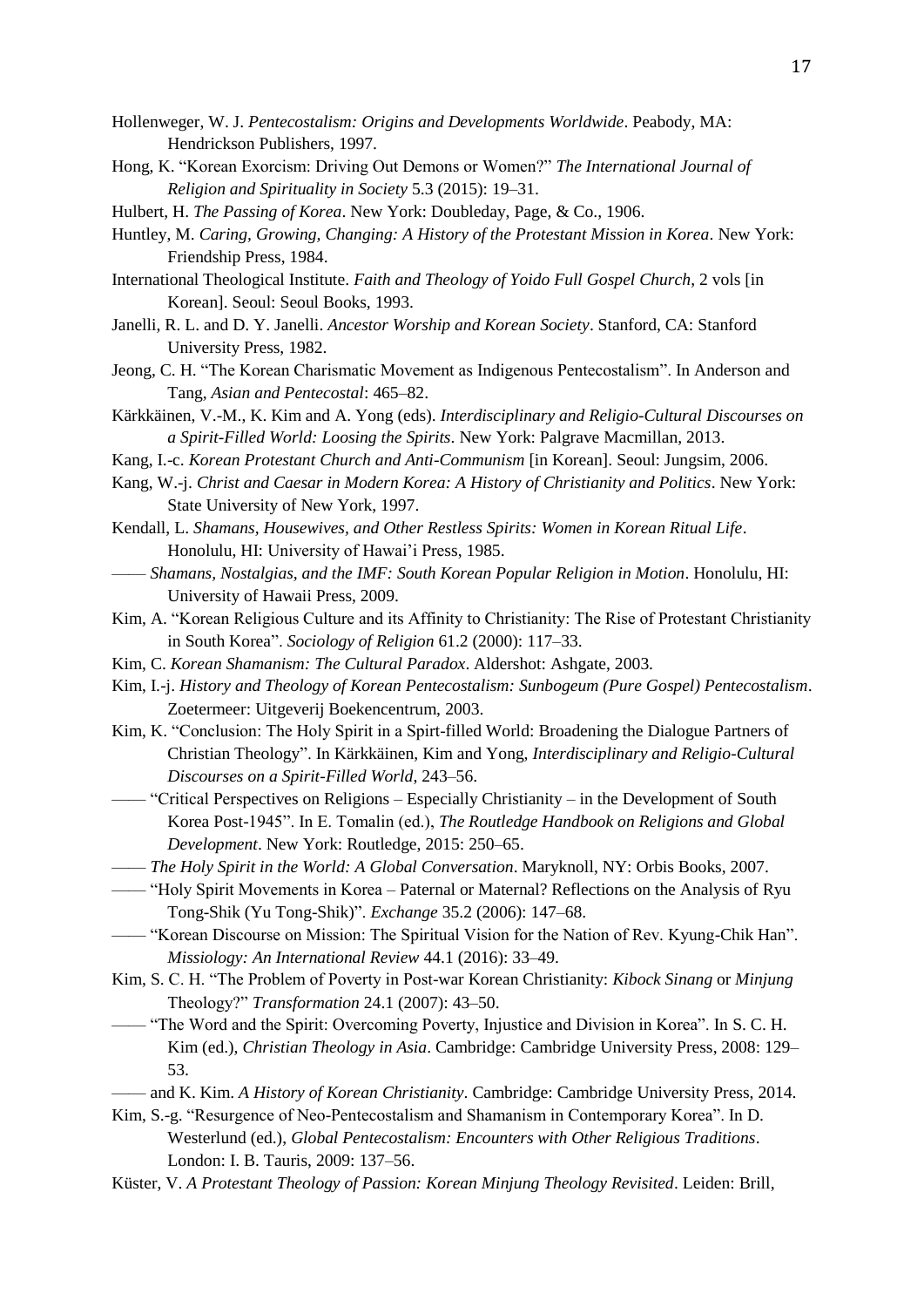2010.

- Lee, J.-y. (ed.). *An Emerging Theology in World Perspective: Commentary on Korean Minjung Theology*. Mystic, CT: Twenty-Third Publications, 1988.
- Lee, Y.-h. *The Holy Spirit Movement in Korea: Its Historical and Theological Development*. Oxford: Regnum, 2009.
- Levison, J. R. *Filled with the Spirit*. Grand Rapids, MI: Wm B. Eerdmans, 2009.
- Ma, W. "Toward the Future of David Yonggi Cho's Theological Tradition". In Ma, Menzies and Bae, *David Yonggi Cho*: 255–72.
- ——, W. W. Menzies and H.-s. Bae (eds). *David Yonggi Cho: A Close Look at His Theology and Ministry*. Baguio, Philippines: APTS Press, 2004.
- Martin, D. *Pentecostalism: The World Their Parish*. Oxford: Blackwell, 2002.
- Menzies, W. W. "David Yonggi Cho's Theology of the Fullness of the Spirit: A Pentecostal Perspective". In Ma, Menzies and Bae, *David Yonggi Cho*: 27–42.
- Min, K.-b. "National Identity in the History of the Korean Church". In C.-s. Yu (ed.), *Korea and Christianity*. Seoul: Korean Scholar Press, 1996: 121–43.
- Nelson, S. M. *Shamanism and the Origin of States: Spirit, Power, and Gender in East Asia*. Walnut Creek, CA: Left Coast Press, 2008.
- Oak, S.-D. *The Making of Korean Christianity: Protestant Encounters with Korean Religions, 1876– 1915*. Wako, TX: Baylor University Press, 2013.
- Paik, L.-g. G. *The History of Protestant Missions in Korea 1832–1910*, 2nd edition. Seoul: Yonsei University Press, 1970 [1929].
- Park, C.-s. *Protestantism and Politics in Korea*. Seattle: University of Washington Press, 2003.
- Park, J. C. *Crawl with God, Dance in the Spirit! A Creative Formation of Korean Theology of the Spirit*. Nashville, TN: Abingdon, 1998.
- Park, M. S. "David Yonggi Cho and International Pentecostal/Charismatic Movements". *Journal of Pentecostal Theology* 12.1 (2003): 107–28.
- Park, P.-p. "Is It Compromising or Reforming?" [in Korean], *Sinhak sasang* 1 (1973): 28–48.
- Pauw, A. P. "Where Theologians Fear to Tread". *Modern Theology* 16.1 (2000): 39–59.
- Reddekop, J. "Shamanism and Charisma: Reflections on the Problem of Enchantment in Modernity". *Studies in Ethnicity and Nationalism* 10.3 (2010): 349–61.
- Ro, B. R. "Theological Debates in Korea after Canberra". In B. R. Ro and B. J. Nicholls (eds), *Beyond Canberra: Evangelical Responses to Contemporary Ecumenical Issues*. Oxford: Regnum Books, 1993: 53–9.
- Ryu, D.-y. "The Origin and Characteristics of Evangelical Protestantism in Korea at the Turn of the Twentieth Century". *Church History* 77.2 (2008): 371–98.
- Ryu, T.-s. *The Mineral Veins of Korean Theology* [in Korean], 2nd edition. Seoul: Dasan Geulbang, 2000 [1982].
- Schødt, J. P. "Reflections on Some Problems in Dealing with Indigenous Religions of the Past". In J. L. Cox (ed.), *Critical Reflections on Indigenous Religions*. Farnham: Ashgate, 2013: 29–47.
- Shin, G.-w., *Ethnic Nationalism in Korea: Genealogy, Politics, and Legacy*. Stanford, CA: Stanford University Press, 2006.
- Strawn, L.-E. "Korean Bible Women's Success: Using the Anbang Network and the Religious Authority of the Mudang". *Journal of Korean Religions* 3.1 (2012): 117–49.
- Suh, D. K.-s. *The Korean Minjung in Christ*. Hong Kong: The Christian Conference of Asia, 1991.
- —— *et al*. *The Phenomena and Structure of the Korean Holy Spirit Movement with Special Attention to Full Gospel Central Church* [in Korean]. Seoul: Academy House, 1981.
- Suh, N.-D. "Historical References for a Theology of the Minjung". In CTCCCA, *Minjung Theology*: 155–82.